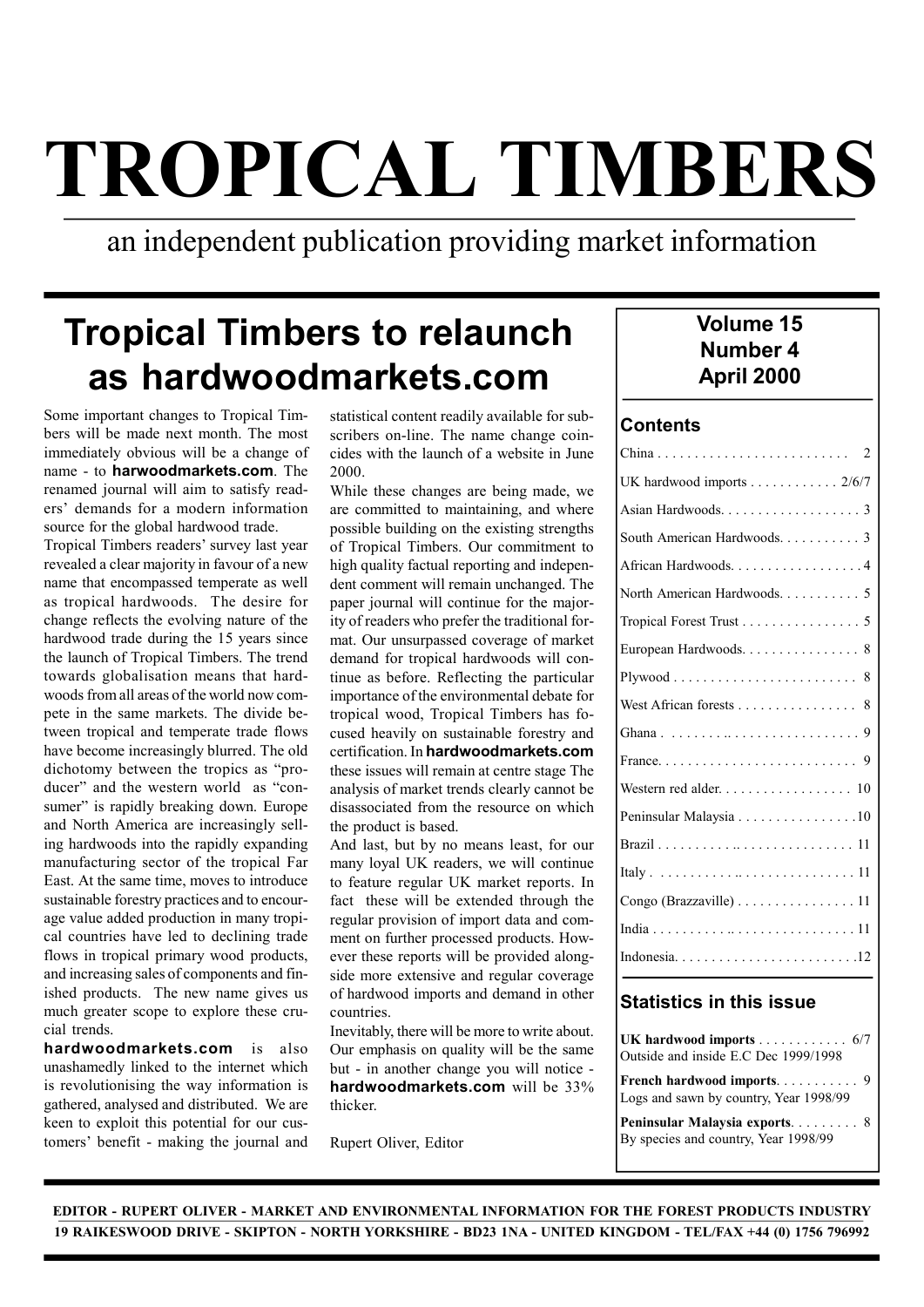# 2 TROPICAL TIMBERS

# China notes

#### 4 million hectares planted

China is focusing heavily on the establishment of new forest plantations following introduction of the the nation's natural forest protection programme in 1998. ITTO's Market News Service reports that 4.053 million ha of forest plantation were established in China during 1999. Of these, 29.7% were for production, 39.4% for protection, 27.4% for tree cash crops, 3.2% for fuelwood and 0.3% for special use.

#### Russian trade boosts growth

The natural forest protection strategy has also been a major factor encouraging China's recent increase in Russian log imports. This trade has served to stimulate new areas of growth within China's national wood industry. Over the last two years, Mudanjiang City in Heilongjiang province has become the largest point of entry for Russian log imports into China. It is estimated that more than 600,000 m3 of logs came through the city in 1999. In co-operation with the Tielong company of Beijing, the city has set up a huge log market in the province at a cost of 7.8 million yuan. The market is multi-functional and provides information, exhibition space, sales and storage space and transportation. The Russian log trade and wood processing industry have become a new focus for the local economy. Wood processing capacity in the city is over 30,000 m3 per day.

#### Huge growth in beech imports

China's demand for decorative timbers is rising very rapidly, spurred on by booming domestic demand and growth in sales of Chinese furniture overseas - notably in the United States. For example, China's imports of beech logs increased to 372,200 m3 in 1999, 14 times the volume of previous year. In 1998, China's beech log imports derived from France (32%), Germany (21%) and USA (17%). However, in 1999, Germany had taken over as the largest supplier of beech logs accounting for 203,900 m3 (55%) of the total import.

#### Improving economy

Official indicators are pointing to sustained economic growth in China this year. According to government figures, foreign investment and industrial output both rebounded in March. Foreign investment rose 10.3%, reversing a steady decline that had slowed economic growth over the past two years. Foreign investment into China during the first 3 months of 2000 hit US\$ 7.14 billion. Exports have also recorded strong gains, jumping sharply in the first three months of 2000. Analysts now predict China's GDP growth rate will reach 7% to 7.5 % this year. This year the Chinese government is focusing on raising levels of economic growth in the less industrialised regions of western China through a series of

# UK hardwood imports Another poor year

UK hardwood import data for the full year of 1999 provides little comfort for those concerned about the state of the UK hardwood market. (see pages 6 and 7). Overall logs and sawn imports continued at historically low levels at around 373,000 m3 from outside the EC and 124,000 m3 from other EC countries, down 2% and 8% respectively on the previous year\*. A general lack of confidence in future market conditions has encouraged UK hardwood importers to maintain low stocks and rely increasingly on Just-in-Time trading. This trend has tended to contribute to increased price volatility and uncertainty. It has also contributed to an increasing trend for UK importers to buy from landed stocks.

#### Tropical hardwoods

1999 imports of tropical logs and sawn were down 8% on the year before. Imports of African wood were particularly affected - falling 19%. During the first half of 1999, high stocks coupled with falling forward prices for the species and a weak national economy undermined the market for Sapele - the principal African redwood bought in the UK. However Sapele purchases improved towards the end of 1999. The Cameroon government banned log exports in June 1999, impacting on the relatively small volumes of tropical logs imported into the UK. Increasing limits to forest resources led to reduced UK purchases from Ghana and the Ivory Coast. The civil war in the Democrative Republic of the Congo (formerly Zaire) meant the country was completely removed from the UK supply equation during 1999. UK importers are also steering well clear of the risky Liberian export trade.

UK imports of Brazilian hardwoods remained fairly static at the historically low levels recorded during 1998 (around 13,000 m3). Brazilian hardwoods were uncompetitive against weak Asian and African prices for the duration of 1999. Similarly UK imports of wood from Guyana (principally Greenheart for heavy duty external applications) were well down on 1998 levels at only 2,861 m3.

A limited number of tropical countries marginally increased their exports to the UK during 1999. UK hardwood imports from Malaysia increased by 8% to 66,000 m3, although these levels remain well below those prevailing in the early nineties (for example the UK imported 202,000 m3 of Malaysian sawnwood in 1991). With markets so weak in the Far East, during early 1999 Malaysian shippers sought to expand

\* Note this data includes hardwood in the rough and sawn hardwood and excludes wood planed, sanded or finger jointed. It also excludes very large volumes of logs and sawn of "other species of hardwood" sourced from Estonia and Latvia which are assumed to be misclassified large infra-structure projects. a subsettion of the softwood - see Note 3 page 7.

market share in European markets, including the UK, through competitive pricing. UK purchases of Malaysian meranti increased throughout the year as importers rebuilt depleted stocks. Malaysian prices began to firm later in 1999 in response to tightening supplies and firming Far Eastern demand. Importers were further encouraged to buy on the back of a rising market. Although imports of sawnwood from Indonesia increased significantly between 1998 to 1999 in response to falling export taxes, the country remains only a minor supplier of sawnwood to

#### Temperate hardwoods

the UK.

UK imports of temperate hardwood logs and sawn increased by 4% between 1998 and 1999, but - at only 195,517 m3 - remain well below imports of 234,000 m3 recorded in 1997.

UK markets for US hardwoods were intensely competitive during 1999. During the first quarter of the year, fear of recession and sluggish activity in the construction and furniture sectors led to relatively weak demand. Growing confidence in the economy led to a pick up in demand during the second half of 1999, but overall US hardwood imports into the UK for 1999 were down 8% on the previous year, with the white oak market being particularly affected. Strong US domestic demand, coupled with tightening supplies of some of the more popular species, notably Cherry and Hard Maple, have contributed to difficult trading conditions for US hardwoods in the UK

The data highlights that Canadian suppliers are selling increasing volumes of hardwood, often of US origin, to the United Kingdom. UK hardwood imports from Canada increased by 46% between 1999 and 1998. In part this is because Canadian hardwood shippers are often more responsive to customers needs than their US counterparts. Canadian shippers are reputed to be willing to follow suppliers' specifications to the letter. For reasons harder to assess, Canadian hardwood shippers also seem able to offer wood at a more competitive price than their US counterparts.

Although Eastern Europe is frequently cited as a potential competitor to North America as a supplier of hardwoods to the UK, the statistics suggest that volumes imported from this region remain low. While Eastern European wood quality is often good, lack of infra-structure and processing capacity has so far restricted a significant expansion in Eastern European supplies. However, Eastern European hardwoods are making some inroads into the UK market. For example, reasonably significant volumes of oak (12,227 m3) were shipped from Estonia in 1999 - this wood may well have been transhipped from Russia or the Ukraine.

UK imports of hardwood from other EC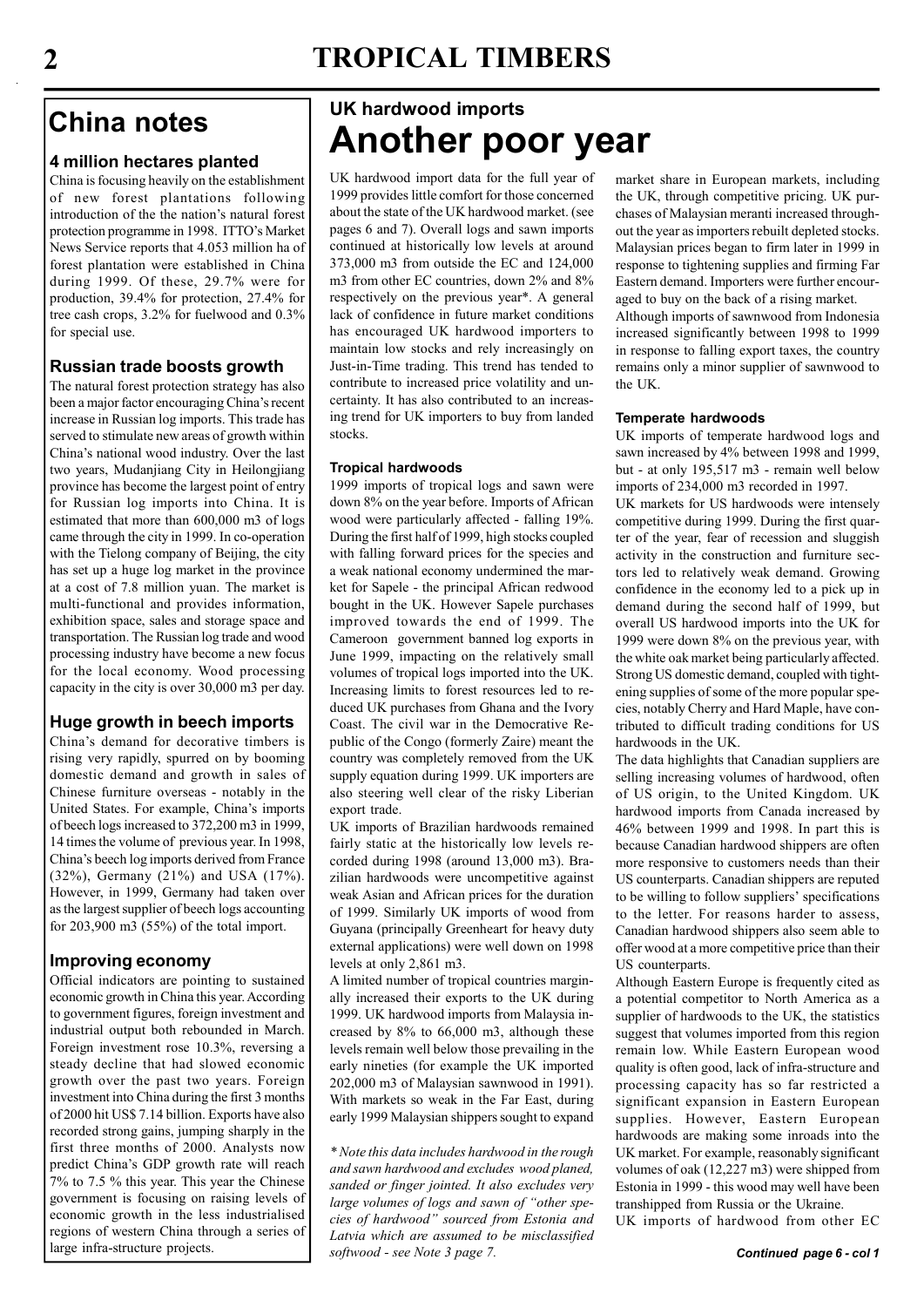# Asian Hardwoods Supply and demand finely balanced

The European market for Far Eastern timbers has been very slow during April, failing to pick up after the usual winter slow season. The weakness of the euro has meant that dollardenominated Asian redwoods are uncompetitive against euro-denominated African redwoods. Throughout the major European markets there are reports of relatively high stocks of Asian redwoods.

Logs have generally become more abundant since the end of the festivities in the Far East in February. One agent notes "there is now too much wood in the pipeline for current levels of demand". However the underlying supply situation remains patchy. Many mills in the Far East have log stocks much lower than is typical for the time of year. This factor, coupled with improving economic signals in Far Eastern markets, has been enough to keep prices relatively stable for the time being. Shippers are generally maintaining forward prices at last month's level - although some may be willing to cut occasional deals for less.

According to Innoprise Market News Scan, heavy rains "literally crippled" logging in Sabah during February. It is still raining intermittently now, making extraction and transport difficult. With poor weather conditions, and increasingly tight controls on logging operations in the state, an increasing number of Sabah suppliers have come to rely on sawnwood imports from

#### Asian Sawn Indicative Prices

| Exchange rates:                                                                                                                                                                                                                                                                                                                                               | Feb        | Mar        | <u>Apr</u> |
|---------------------------------------------------------------------------------------------------------------------------------------------------------------------------------------------------------------------------------------------------------------------------------------------------------------------------------------------------------------|------------|------------|------------|
| M\$/£                                                                                                                                                                                                                                                                                                                                                         | 6.06       | 6.06       | 5.94       |
| U\$/£                                                                                                                                                                                                                                                                                                                                                         | 1.59       | 1.60       | 1.56       |
| <b>M\$/US\$</b>                                                                                                                                                                                                                                                                                                                                               | 3.80       | 3.80       | 3.80       |
| Malaysia<br>All prices US\$/ton, C&F UK port                                                                                                                                                                                                                                                                                                                  |            |            |            |
| Dark Red Meranti<br>Grade: Select & better GMS; Kiln dried<br>Size: Width 6"+ avg 7"/8"; Length: 8'+ avg 12'/14'                                                                                                                                                                                                                                              |            |            |            |
| $1 - 2"$                                                                                                                                                                                                                                                                                                                                                      | 920        | 910        | 910        |
| 2.5"                                                                                                                                                                                                                                                                                                                                                          | 940        | 930        | 930        |
| 3"                                                                                                                                                                                                                                                                                                                                                            | 980        | 970        | 970        |
| Keruing<br>Grade: Standard & Better GMS<br>Size: Random or fixed 16'+<br>$1" - 3"$<br>Kapur<br>Grade: Standard & Better GMS<br>Size: Width 6"+, avg 7"-8"; Length 16'+<br>1"-3" plnd                                                                                                                                                                          | 545<br>555 | 540<br>550 | 540<br>550 |
| Myanmar Teak<br>US\$/50 cu ft, FOB Rangoon/Bangkok/Singapore<br>Grade: Air dried boards<br>Size: Width 6"+ avg 8", Length 6'+ avg 8'                                                                                                                                                                                                                          |            |            |            |
| 1"                                                                                                                                                                                                                                                                                                                                                            |            | 2750/      | 2750/      |
| Note private-sector prices for Myanmar teak boards<br>vary considerably from one mill to the next. Prices<br>from the cheapest private mills in Myanmar currently<br>start at the lower end of the range. The most expensive<br>mills, many based in Singapore and Bangkok, are<br>selling boards from best quality teak logs at the top<br>end of the range. |            | 3700       | 3700       |

Indonesia. However recent events do not bode well for the long term viability of this source (see Indonesia article - back page). The sawnwood currently exported from Indonesia via Sabah is of relatively high quality, although processing is often crude leading to considerable size variation.

One major Sabah shipper comments that having picked up some good forward orders from continental Europe earlier in the year, which are now being fulfilled, the forward market ground to a halt during April. The usual buyers in continental Europe, who have adequate stocks and are aware that there is now some volume in the supply pipeline, are waiting to see how the euro develops over the coming weeks before making forward commitments.

In a report published in early April, the European trade journal EUWID confirms the continuing supply problems from Far Eastern mills. Importers in central Europe have been affected by delayed shipments from the Far East, by occasional non-fulfilment of hardwood contracts, and by price increases on existing contracts.

The Asian log market is also being affected by patchy availability of supply. While Sabah is afflicted by intermittent rain, Sarawak - the region's major log exporter - has been hit by unusually dry weather in interior areas which is hindering log transportation. Low water levels have meant that log carrying vessels have been stranded at wharfs. Limited supply has contributed to relatively firm FOB log prices from Sarawak, despite weak demand for Southsea logs in both Japan and Korea.

Japan's tropical log market has been hit by overstocking in the plywood sector, and by a shift to softwood logs amongst plywood manufacturers. An indication of the current status of the Japanese tropical log market is provided by the announcement in April that two significant buyers would no longer be active in the sector. Hakodate Plywood Corporation announced it would stop all plywood and LVL production at the end of May and they will cease all trading in August as a result of the unprofitable thin plywood market. The company had been consuming 7,000 m3 of southsea logs monthly. Meanwhile, Tomen Wood Corporation ceased Southsea log trading at the end of March and announced they would focus on softwood logs and lumber trading.

Despite numerous positive reports of rapid economic expansion, the Korean timber trade is still struggling. Many Korean importers that purchased logs early in the Spring in anticipation of growing demand are now suffering from overstocking. Dull consumption and high stocks have again pushed down resale prices in Korea.

The problems in Korea, together with more abundant supplies, have contributed to declining FOB log prices from both the Solomon Islands and Papua New Guinea.

The European market demand for teak boards is very quiet. There is a buyers market, with supply in excess of demand. The combined effects of the weak euro, high stocks, and the knowledge that there is plenty of wood in the supply pipeline have discouraged importers from buying. At the most recent Rangoon teak log tender sales, volumes offered for sale were down on the previous month - which may partly reflect the underlying weakness of the market. Prices for the best sawing grade of log (SG1) were equivalent to the previous month, ranging from US\$2100 to 2900/hoppus ton, holding up partly due to reasonable buying by the Italians and Japanese. Prices for lower grade logs weakened however, reflecting over-supply in this sector.

### South American Hardwoods Prices expected to remain high

Heavy rains continue throughout much of the hardwood producing regions of northern Brazil and most mill are short of logs. If weather conditions follow their usual pattern, the rains should abate during May allowing a freer flow of logs. Agents are speculating however that prices for the leading export species will continue at relatively high levels throughout the new logging season. US demand for Brazilian mahogany remains strong. ITTO's Market Service reports that, after months of stability, prices to that market started to strengthen again during April.

Brazilian Cedar is reported to be in good supply, but prices are still too expensive for UK importers compared to the Malaysian meranti alternative. The weakness of the euro has also meant that cedar prices, denominated in dollars, compare unfavourably against African Sapele.

Prospects for Brazil's domestic market continue to improve. GDP growth is now expected to surpass initial projections of around 4% during 2000. Inflation is declining, the fiscal deficit is under control and the international trade balance is improving. Analysts expect Brazil's economy to continue to improve over the coming months.

#### Brazilian sawn indicative prices

|                                                                                                                            | Feb  | Mar  | Apr  |
|----------------------------------------------------------------------------------------------------------------------------|------|------|------|
| Exchange rates<br>$\frac{f}{2}$                                                                                            | 1.62 | 1.59 | 1.56 |
| US\$/m3 C&F UK Port<br>Grade & size: FAS, width 6"+ avg 9-10", length 6'+<br>avg 10-11', air dried (AD) or kiln dried (KD) |      |      |      |
| Mahogany (Swietenia)                                                                                                       |      |      |      |
| $1" - 2"$ AD                                                                                                               | 1300 | 1300 | 1300 |
| $2.5" - 3"$ AD                                                                                                             | 1310 | 1310 | 1310 |
| $1" - 2"$ KD                                                                                                               | 1370 | 1370 | 1370 |
| 2.5"-3" KD                                                                                                                 | 1400 | 1400 | 1400 |
| Virola                                                                                                                     |      |      |      |
| 1" KD No.1 C&B                                                                                                             |      |      |      |
| boards                                                                                                                     | 380  | 380  | 380  |
| strips                                                                                                                     | 360  | 360  | 360  |
| Cedro                                                                                                                      |      |      |      |
| $1" - 1.5"$ KD                                                                                                             | 700  | 700  | 700  |
| $2"$ KD                                                                                                                    | 720  | 720  | 720  |
| 2.5"-3" KD                                                                                                                 | 750  | 750  | 750  |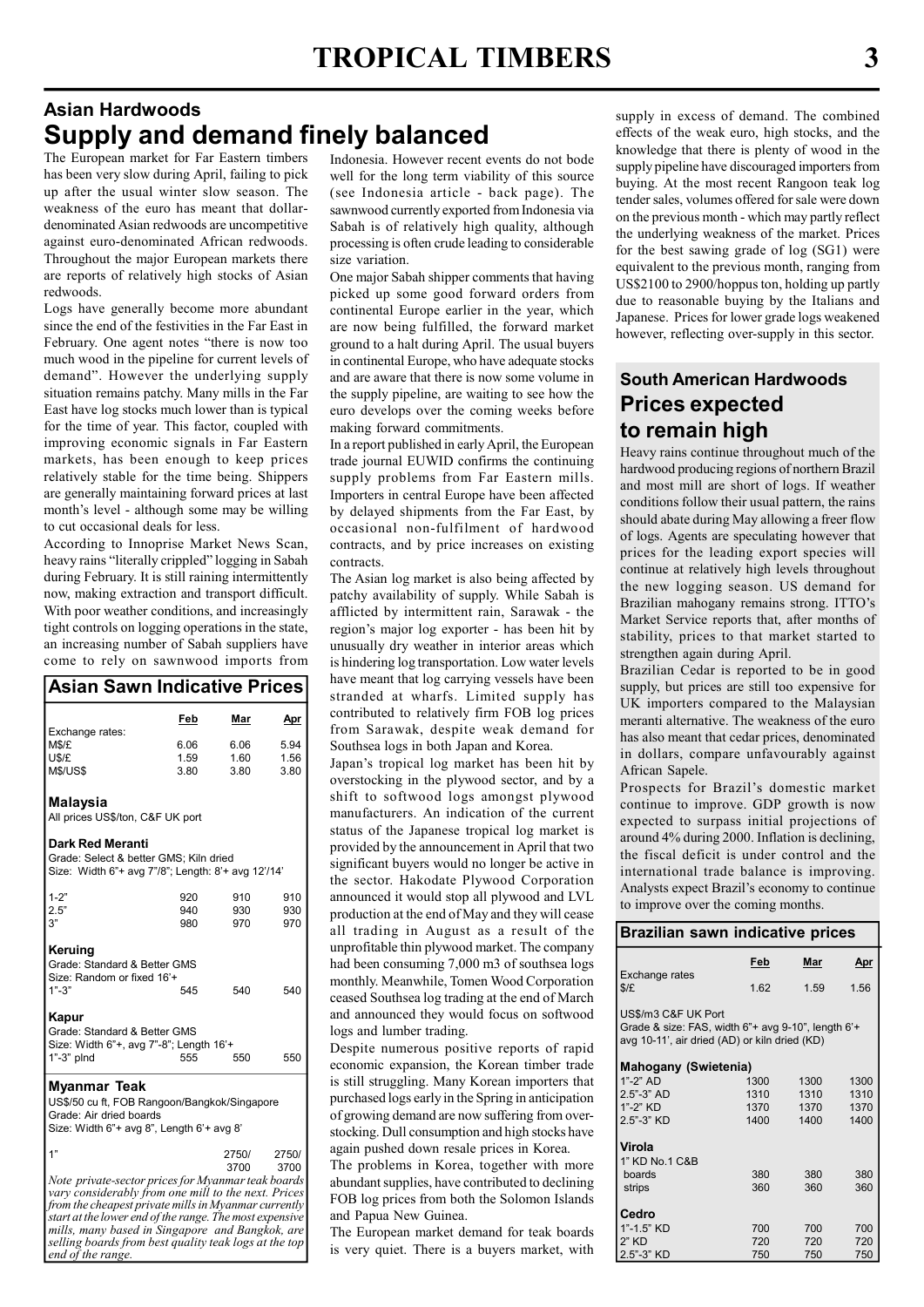# African Hardwoods Sapele prices reach a plateau

The weakness of the euro against the dollar has ensured that African redwoods, usually sold in French Francs or D-marks, have been competitively placed against dollar denominated Asian and South American species. Partly as a result of the problems of buying dollar denominated stock, steady demand for African redwoods and whitewoods is now reported in most of the major European markets including the UK, France, Italy, Spain, and Germany. Relatively low European inventories at the start of the year are now being restocked. However, like other tropical supply sources, African hardwood availability has been patchy.

Nowadays Cameroon is the only large supplier of African sawn redwood, as the Ivory Coast and Ghana have both faced increasing resource constraints. Since the introduction of Cameroon's log export ban in June last year, the country's shift to sawnwood production has progressed well, although with occasional quality problems. Shipping problems hindered exports of Sapele, the principal Cameroon redwood, during the first three months of this year, but wood is now flowing more freely. Shippers are now taking forward orders for August shipment. Due to firm demand and supply shortages, Sapele sawnwood prices have risen progressively over the last 12 months. Since April last year FOB prices for air dried Sapele exported from Douala have risen from FrF2600/ m3, to around FrF3400 today. The very small volumes of kiln dried Sapele available from Cameroon are selling at around FFr4300/m3. Agents believe that prices may now have reached a plateau. There has been increasing resistance to higher prices, particularly amongst continental European importers afflicted by the weak currency. European importers seem to

have ceased buying early enough to prevent over-stocking so that prices are now forecast to remain relatively stable. UK and European stocks are more or less in balance with active demand.

European demand for iroko is also reported to be steady. The very limited availability of stock available from Ivory Coast is fetching around FrF 3500/m3 (air dried FOB). The better quality of Cameroon stock mean higher prices, at around FrF 3600-3650 (air dried FOB). The major Irish market for Iroko has had increasing difficulty sourcing special sizes of iroko from Ivory Coast. Although Cameroon iroko stocks are more abundant, shippers there are unwilling to cut special sizes for the Irish market as they are able to command good prices for randoms in other export markets. Irish importers are increasingly switching to Cameroon Sapele to fill the gap. The very limited volume of kiln dried iroko available from Ghana is very saleable even at the relatively high price levels typical of Ghana these days.

Looking at other species, general availability of African redwoods - including sipo/utile, Afrormosia and African mahogany - is very restricted and prices remain firm. The whitewood wawa is the only species coming through in any volume from Ghana. Wawa demand and prices remain steady. Prices for framire, a general joinery wood sourced from the Ivory Coast, rose from their comparatively depressed levels during April.

The French trade journal Commerce International du Bois provides details of the supply situation prevailing in a number of other African countries. Log production in Liberia is increasing and logs of niangon, framire and azobe are now more readily available. However exports

Makore KD 1110 1050 1050

|                                                      | Feb   | Mar   | <u>Apr</u> | Gabon                                                  |      |      |      |
|------------------------------------------------------|-------|-------|------------|--------------------------------------------------------|------|------|------|
| Exchange rates                                       |       |       |            | Fr. Francs/m3. FOB                                     |      |      |      |
| Fr.F/E                                               | 10.69 | 10.94 | 11.49      | Grade and size: FAS, air dried, width 6"+, length 6'+  |      |      |      |
|                                                      |       |       |            | Okoume                                                 | 2100 | 2150 | 2150 |
| Cameroon, CAR, Congo (Braz.)                         |       |       |            |                                                        |      |      |      |
| Fr. Francs/m3. FOB                                   |       |       |            | Ghana                                                  |      |      |      |
| Grade and size: FAS, air dried, width6"+, length 6'+ |       |       |            |                                                        |      |      |      |
| Sapele                                               | 3300  | 3400  | 3400       | Exchange rates                                         |      |      |      |
| Sipo                                                 | 4000  | 4100  | 4100       | DM/£                                                   | 3.19 | 3.26 | 3.42 |
| <b>Bibolo</b>                                        | 2700  | 2700  | 2700       | C/f                                                    | 5990 | 6666 | 7409 |
| N'Gollon                                             | 3200  | 3200  | 3200       |                                                        |      |      |      |
| Afrormosia                                           | 5500  | 5500  | 5500       | DM/m3, FOB Takoradi                                    |      |      |      |
| Iroko                                                | 3550  | 3550  | 3600       | Grade: FAS, Air dried (AD) or kilned (KD)              |      |      |      |
|                                                      |       |       |            | Size: width $6"$ +, avg $9"$ , length $6'$ +, avg $9"$ |      |      |      |
| Cote d'Ivoire                                        |       |       |            |                                                        |      |      |      |
| Fr. Francs/m3; FOB Abidjan                           |       |       |            | A.mahogany AD                                          | 1100 | 1100 | 1100 |
| Grade: FAS, air dried                                |       |       |            | A.mahogany KD                                          | 1250 | 1250 | 1250 |
| Size: width 6"+ avg 9"-10"; length 6'+ avg 10'-11',  |       |       |            | Emeri AD                                               | 760  | 760  | 760  |
| thickness 1"-2"                                      |       |       |            | Utile KD                                               | 1550 | 1550 | 1550 |
| Iroko                                                | 3400  | 3450  | 3500       | Odum AD                                                | na   | na   | na   |
| Mahogany                                             | 2750  | 2750  | 2750       | Odum KD                                                | 1250 | 1300 | 1325 |
| <b>Framire</b>                                       | 2000  | 2050  | 2100       | Sapele KD                                              | 1150 | 1200 | 1280 |
| Samba No.1 C&S                                       | 1525  | 1525  | 1525       | <b>Edinam AD</b>                                       | 670  | 670  | 670  |
|                                                      |       |       |            | <b>Edinam KD</b>                                       | 850  | 850  | 850  |
| Dimension stock                                      |       |       |            | <b>Walnut AD</b>                                       | 850  | 910  | 910  |
| Azobe                                                | 2500/ | 2500/ | 2500/      | <b>Naingon AD</b>                                      | 925  | 925  | 925  |
|                                                      | 2900  | 2900  | 2900       | Danta AD                                               | 730  | 730  | 730  |
| Opepe                                                | 2100/ | 2100/ | 2100/      | Danta KD                                               | 1000 | 1000 | 1000 |
|                                                      | 2600  | 2800  | 2800       | Wawa AD                                                | 510  | 530  | 530  |
| Dabema                                               | 1950/ | 1950/ | 1950/      | Wawa KD                                                | 580  | 600  | 600  |

2550 2550 2550

### African logs indicative prices

| νιτιναιττυγιο πινινατινο μιτυσο             |                   |      |              |  |  |  |  |  |  |  |
|---------------------------------------------|-------------------|------|--------------|--|--|--|--|--|--|--|
|                                             | Feb               | Mar  | Apr          |  |  |  |  |  |  |  |
| Exchange rates<br>$Fr$ $F$ / $F$            | 10.69             | 1.60 | 1.56         |  |  |  |  |  |  |  |
| <b>CAR &amp; Congo (Brazzaville)</b>        |                   |      |              |  |  |  |  |  |  |  |
| Fr. Francs/m3:                              | <b>FOB Douala</b> |      |              |  |  |  |  |  |  |  |
| Grade: B+ & better (good UK sawing quality) |                   |      |              |  |  |  |  |  |  |  |
| All diameters in cm                         |                   |      |              |  |  |  |  |  |  |  |
| N'gollon                                    |                   |      |              |  |  |  |  |  |  |  |
| 70+ (20% 60-69)                             | 1700              | 1700 | 1700         |  |  |  |  |  |  |  |
| Bosse 60+                                   | 1650              | 1650 | 1650         |  |  |  |  |  |  |  |
| Avous 70+                                   | na                | na   | na           |  |  |  |  |  |  |  |
| <b>Sapele</b>                               |                   |      |              |  |  |  |  |  |  |  |
| 80+ (20% 70-79)                             | 1950              | 1950 | 1950         |  |  |  |  |  |  |  |
| Sipo                                        |                   |      | 2500         |  |  |  |  |  |  |  |
| 80+ (20% 70-79)                             | 2450              | 2500 |              |  |  |  |  |  |  |  |
| Gabon                                       |                   |      |              |  |  |  |  |  |  |  |
| Fr. Francs/m3:                              | <b>FOB Douala</b> |      |              |  |  |  |  |  |  |  |
| Grade: B+ & better (good UK sawing quality) |                   |      |              |  |  |  |  |  |  |  |
| All diameters in cm                         |                   |      |              |  |  |  |  |  |  |  |
| Acajou                                      |                   |      |              |  |  |  |  |  |  |  |
| 70+ (20% 60-69)                             | 1475              | 1450 | 1450         |  |  |  |  |  |  |  |
| Douka                                       |                   |      |              |  |  |  |  |  |  |  |
| 70+ (15% 60-69)                             | 1350              | 1350 | 1350         |  |  |  |  |  |  |  |
| Sipo                                        |                   |      |              |  |  |  |  |  |  |  |
| 70-79 (10% 60-69)<br>80-99cm                | 2000<br>2350      | 2100 | 2100<br>2450 |  |  |  |  |  |  |  |
|                                             |                   | 2450 |              |  |  |  |  |  |  |  |
| Liberia                                     |                   |      |              |  |  |  |  |  |  |  |
| US\$/m3, FOB Liberia                        |                   |      |              |  |  |  |  |  |  |  |
| Grade: B+ & better (good UK sawing quality) |                   |      |              |  |  |  |  |  |  |  |
| All diameters 60 cm+                        |                   |      |              |  |  |  |  |  |  |  |
| A. mahogany                                 |                   | 215  | 215          |  |  |  |  |  |  |  |
| Walnut                                      |                   | 215  | 215          |  |  |  |  |  |  |  |
| Iroko                                       |                   | 320  | 320          |  |  |  |  |  |  |  |

so far this year are lower than the same period last year. Liberian logs are priced in dollars and therefore not as attractive to European buyers at present. European buyers have also been discouraged by the volatile political situation in Liberia.

In Gabon, the difficulties of obtaining wood apparent in the early months of 2000 have now subsided. Volumes available are still limited, but purchasing opportunities have improved. Total log exports from Gabon of all species are reported to have reached 2.3 million m3 during 1999, a partial recovery from the depressed levels of 1998 (1.77 million m3) resulting from the Asian crises. However supply problems meant that log exports fell short of 1997 levels of 2.7 million m3. Asia now accounts for over half of Gabon's log exports, with China alone taking more than one third of the total volume. In Congo (Brazzaville), production is still slow, with only limited shipments from the North of the country via Douala in the Cameroon. Following moves towards value-added in neighboring countries, Congo (Brazzaville) is currently considering the introduction of a law requiring 60% of the log harvest to be processed in the country. More recently, the German trade journal EUWID reported that small volumes of limba and okoume may soon be available again from the south of the country. There are some hopes that an improving economic and political climate will allow railway traffic to restart on the line between Brazzaville and the port at Pointe Noire, although the timing remains uncertain.

At present only small shipments are flowing from the Democratic Republic of the Congo (formerly Zaire). Suppliers are generally focusing on satisfying outstanding contracts.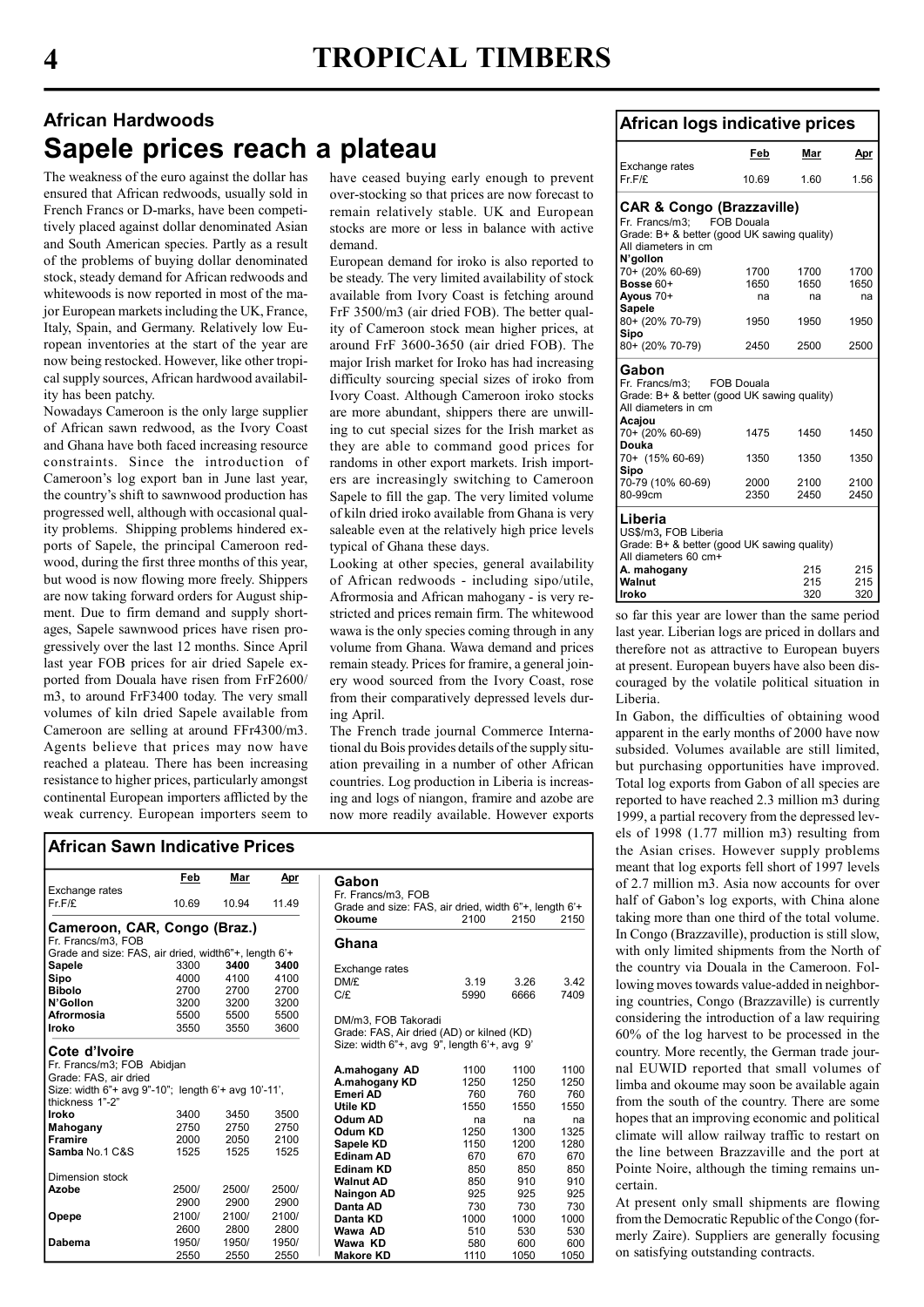### North American Hardwoods Firm domestic demand impedes export supply

Many of the trends affecting the American hardwood export trade over the last few months are continuing. US log prices remain high and lumber shortages are widespread. Domestic demand is still remarkably strong. Consumer confidence is high. US order backlogs for most wood product manufacturers extend over several months. Furniture sales are good, particularly for higher value products, and manufacturers' inventories of many popular lumber species are on the decline. The booming housing market has created strong demand for joinery woods and flooring.

US exporters also continue to benefit from improving markets in the Far East. In Europe, sales to southern countries have strengthened, but the weakness of the euro against the dollar is putting a brake on demand. Many continental European buyers now prefer to buy from landed stocks - although these are becoming patchy.

However, new trends are also emerging. On the supply side, favourable weather conditions meant that stocks of US green logs improved markedly during February and March. Sawmills have been operating at full capacity, although lack of kilning capacity has created a bottleneck in the supply of KD material. Many mills continue to concentrate on kilning thinner specifications which means that there are still shortages in the thicker sizes. But there seems to have been some easing in the overall lumber supply situation during April. Prices may now have reached a high plateau.

Nevertheless some analysts suggest there are reasons to believe the tight supply situation will continue at least until the summer. Higher than anticipated temperatures have led to a rapid thaw in some areas so that heavy mud is now hampering log extraction. Furthermore, as the profitability of hardwood mills has been progressively eroded by rising log prices, mill owners have cut back purchases of green logs in the hope that prices will ease.

Signs of uncertainty in the underlying US economy became apparent in April. Newly released data showed that housing construction plummeted 11.2 % in March, the biggest plunge in six years. In February, builders began work on new homes at a seasonally adjusted annual rate of 1.8 million units. However the equivalent figure in March was only 1.6 million units. All parts of the country reported a decrease in housing starts except for the South, where construction was unchanged. A fall in house starts has been expected as a result of the Federal Reserve's efforts to cool the booming economy with five interest rate hikes since June 30. In March, the average interest rate on a 30-year fixed-rate mortgage was 8.24 percent compared with an average 7.04 percent for the same month last year. However, the March performance was much weaker than the 3.9% decline many analysts were anticipating. New building permits, a sign of future construction activity, also declined by 4.5% in March to a seasonally adjusted annual rate of 1.58 million, following

a 6.7% drop the month before.

Meanwhile, an April survey of builders released by the National Association of Home Builders, indicates declining optimistism over sales expectations for new single-family homes.

The US stockmarket wobbled badly in mid April, with both the Dow Jones and Nasdaq indexs posting their worst one-day point drops in Wall Street history. The losses seem to have resulted partly from the publication of a government report showing a surge in consumer prices in March, fueling fears of inflation and further interest rate increases. Although stock prices quickly recovered, analysts remain divided over whether the fall represents only a temporary blib, or whether there may be more sinister implications for the US economy.

Prices for Hard maple continued to firm during April. Demand for the species remains high both in North America and on most export markets. In the euro-zone there are reports of buyers backing away from the higher prices. Larger volumes of green Hard maple have become available over recent weeks. However, due to problems of staining during the warmer summer weather, Hard maple production is necessarily seasonal. There is no expectation of any significant easing in prices in the near future. Domestic sales of White oak are only fair although common and flooring grades are selling well. Southern US shippers report good demand for the species on export markets. Northern US shippers report less bouyant demand. White oak demand in Spain and Portugal is steady, but the weakness of the euro is undermining central European demand. This may be one factor contributing to a slight easing in prices for FAS grades of the species supplied to Europe.

#### US lumber indicative prices

| North Appalachian US\$ MBF CIF UK<br>Grade: KD square edged |              |              |              |
|-------------------------------------------------------------|--------------|--------------|--------------|
| Net measure after kilning                                   |              |              |              |
|                                                             | Feb          | Mar          | Apr          |
| \$/E                                                        | 1.59         | 1.60         | 1.56         |
| Red oak                                                     |              |              |              |
| 1"                                                          | 1830         | 1835         | 1850         |
| 1.25"                                                       | 2060         | 2060         | 2100         |
| 1.5"                                                        | 2225         | 2225         | 2200         |
| 2"                                                          | 2610         | 2610         | 2600         |
| White oak                                                   |              |              |              |
| 1"                                                          | 1600         | 1605         | 1580         |
| 1.25"                                                       | 1760         | 1760         | 1740         |
| 1.5"                                                        | 2220         | 2220         | 2180         |
| 2"                                                          | 2770         | 2770         | 2700         |
| Ash                                                         |              |              |              |
| 1"                                                          | 1370         | 1345         | 1390         |
| 2"                                                          | 1785         | 1810         | 1820         |
| Tulipwood                                                   |              |              |              |
| 1"                                                          | 1250         | 1295         | 1290         |
| 1.25"                                                       | 1260         | 1305         | 1300         |
| 1.5"                                                        | 1285         | 1325         | 1330         |
| ን"                                                          | 1310         | 1345         | 1350         |
| Cherry                                                      |              |              |              |
| 1"                                                          | 3530         | 3465         | 3640         |
| 1.25"<br>1.5"                                               | 3650<br>3830 | 3620<br>3810 | 3740<br>3960 |
| 2"                                                          | 4160         | 4160         | 4180         |
| <b>Hard Maple</b>                                           |              |              |              |
| 1"                                                          | 2800         | 2950         | 3030         |
| 1.25"                                                       | 2900         | 3060         | 3075         |
| 1.5"                                                        | 2950         | 3250         | 3305         |
| 2"                                                          | 3250         | 3365         | 3445         |
|                                                             |              |              |              |

Prices for Red oak are determined primarily by events on the US domestic market. Sales of higher grades to this market remain firm. Large volumes of lower grade Red oak are absorbed by US flooring plants and demand in this market is fair. There is also some growth in demand for lower grade red oak from Mexico and the Far East. Overall, recent increases in production should serve to keep supply and demand more or less in balance - although there are some reports of shortages in the thicker sizes. Prices have remained flat during April.

Cherry prices remain very firm. Increased purchases by veneer manufacturers has reduced the availability of high quality Cherry logs for lumber production. By contrast, supplies of lower-grade Cherry logs - not suitable for veneering - are adequate. The prevailing high prices for the species have met with some resistance from manufacturers both in the US and overseas - and there has been a search for alternatives. Nevertheless, most reports suggest continuing firm demand for the species. American cherry is selling well even in the eurozone. In the UK, one contact reports manufacturers are still paying premium prices for the best colour-selected material.

Ash prices have continued their firming trend. The species popularity is reviving, particularly as prices for alternative species have hit record levels. Newly introduced furniture ranges in ash have been well received by consumers. Orders for the species from Japan, Korea and the UK continue to increase. The species past poor market performance encouraged many US suppliers to cut back production. As a result supplies are still restricted.

Continuing high prices for Tulipwood reflect firm demand from the bouyant US house finishing market. Italy, the largest European market for tulipwood, is having difficulty obtaining adequate supplies of the species. This partly reflects increasing interest in Tulipwood amongst German and Japanese buyers.

### Tropical Forest Trust

The Tropical Forest Trust (TFT) has just completed its first full year of operation. The Trust's membership includes 16 European companies, primarily involved in sale and manufacture of garden furniture from the Far East. It was established following pressure from environmental groups over their sources of supply. All Trust members are required to set aside a proportion of the production price of their tropical wood products to fund projects to develop FSC certification in tropical supplier countries. Projects that should lead to FSC certification are currently underway in Vietnam and Malaysia. The Trust has also organised certification workshops in Cambodia. However, the Trust acknowledges that "there is still a long way to go. The current levels of FSC certified timber available on the market means that, whilst working towards the day when TFT members will only buy and sell FSC certified products, the short term reality means that non certified products will still have to form part of their stock".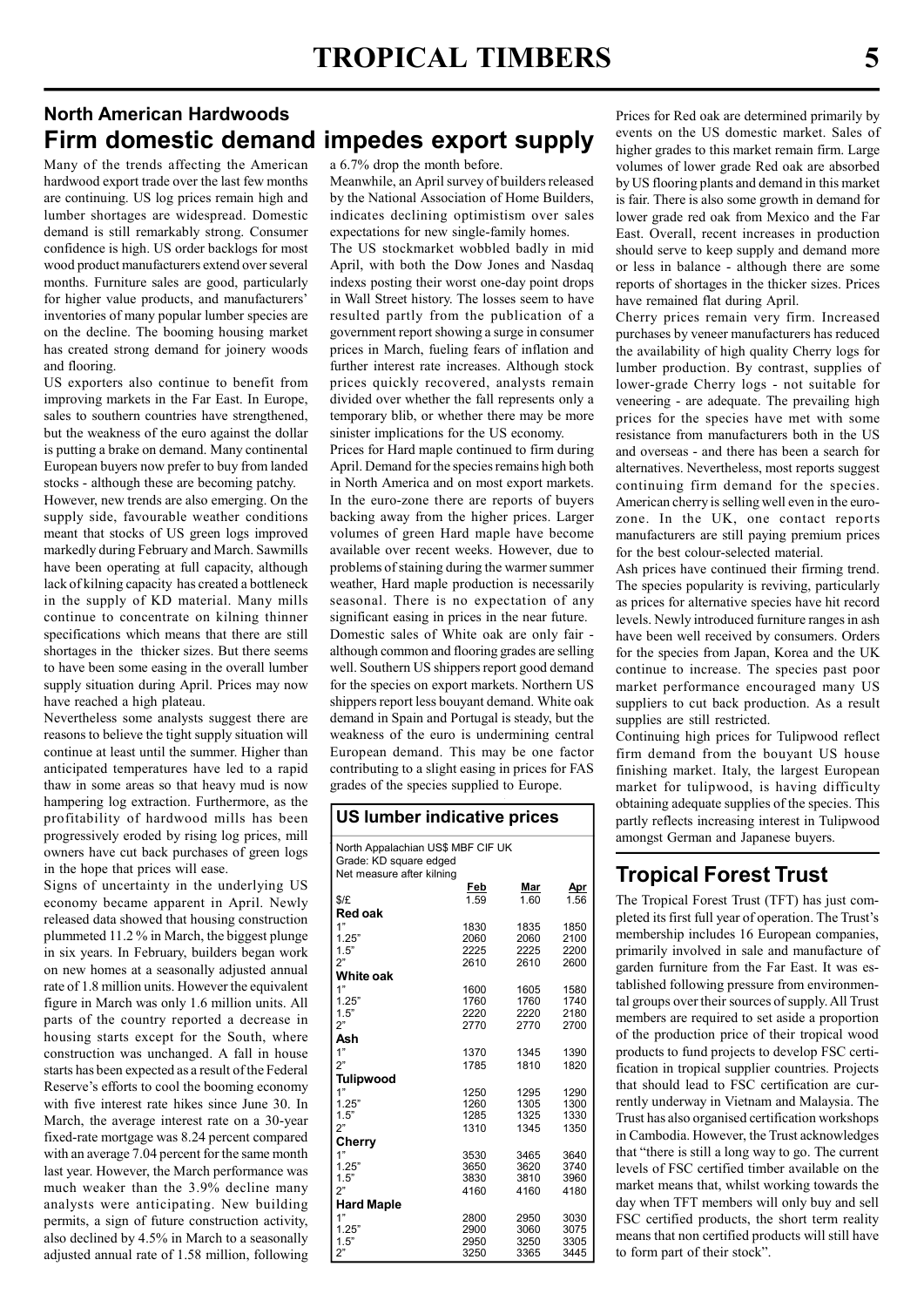# UK HARDWOOD IMPORTS

AUSTRALIA 378 495 7738 7934

NIGERIA 463 36 RUSSIA 198 50<br>
RUSSIA 198 50<br>
SLOVAKIA 24 0 346 51<br>
OTHER 24 0 346 51 SLOVAKIA 304<br>OTHER 24 0 346 OTHER 24 0 346 51 TOTAL 402 495 10052 8145

GUYANA

#### Another poor year - cont from p 2

countries were down 8% on the previous year. This was due primarily to a fall in imports of low quality hardwood logs from Sweden and Finland. In fact import volumes of quality European sawnwood during 1999 were very similar to levels prevailing in 1998 despite escalating prices. European beech prices were boosted during 1999 by very strong demand from China, while prices for quality oak increased in response to firm demand in France and Spain.

UK hardwood imports from the Netherlands increased slightly during 1999, perhaps reflecting increased UK buying from concentration yards on the continent.

#### Plywood

Prior to 1999, the United States was the leading supplier of plywood to the United Kingdom. In 1998, the UK imported around 200,000 m3 of softwood ply from the US. However this year, imports struggled to reach 20,000m3. Strong US domestic demand, coupled with extremely weak prices for developing world plywood in the wake of the Asian crises, meant that the US product has been uncompetitive on price. Very weak Asian demand also encouraged Indonesian producers to dump plywood on European markets at give-away prices. Reflecting this trend, UK imports of Indonesian plywood during 1999 increased by 21% over the previous year. Malaysian producers have been unable to compete with their Indonesian counter-parts on price. UK imports of Malaysian plywood were down 22%.

Meanwhile UK imports of Brazilian softwood ply increased rapidly during 1999 in response to rising production capacity in Brazil. During the first half of 1999, South Korea emerged as a significant, but temporary supplier of softwood ply to the United Kingdom. During 1998 and 1999, Korea began manufacturing softwood ply from New Zealand Radiata pine for export to Europe. For the purposes of marketing their product in Europe, Korean manufacturers plagiarised the US CDX rating system. There have been reports of Korean manufacturers misleading customers by marking inferior plywood with inflated CDX ratings.

#### **Veneer**

Overall UK imports of veneer were 6% down on the previous year during 1999, at around 32,000 m3. This may partly reflect the weakness of the UK furniture manufacturing sector during 1999 as it has struggled to remain competitive in the face of a strong pound. The strength of sterling has increased the trend towards furniture imports and is

| <b>HARDWOOD LOGS AND SAWN FROM OUTSIDE THE EU Note 2</b><br>(cubic metres) |  |
|----------------------------------------------------------------------------|--|
|                                                                            |  |

| 15335 - 1116                                                                     |                |                  | <b>LOGS</b> |                   |               |                | <b>SAWN</b>    |                            |                     |                  |                | TOTAL          |                 |
|----------------------------------------------------------------------------------|----------------|------------------|-------------|-------------------|---------------|----------------|----------------|----------------------------|---------------------|------------------|----------------|----------------|-----------------|
| Country                                                                          | <b>Species</b> | <b>Dec</b><br>99 | Dec<br>98   | Cum<br>99         | Cum<br>98     | Dec<br>99      | 98             | Dec Cum Cum<br>99          | 98                  | <b>Dec</b><br>99 | Dec<br>98      | Cum<br>99      | Cum<br>98       |
| BOLIVIA                                                                          |                |                  |             |                   |               | 1051           |                | 24                         | 587                 |                  |                | 24             | 587             |
| BRAZIL<br>BURMA                                                                  |                |                  |             | 42                | 30            |                | 1030           | 13735<br>300               | 12820<br>303        | 1051             | 1030           | 13735<br>342   | 12820<br>333    |
| CAMEROON                                                                         |                | 546              |             | 696 C12000 C21000 |               | 2279           |                | 2027 C28759 C31748         |                     | 2825             | 2723           | 40759          | 52748           |
| CONGO<br>GABON                                                                   |                | 118              | 52          | 292<br>4304       | 239<br>4092   |                | 94             | 2072<br>194                | 233<br>191          |                  | 94<br>52       | 2364<br>4498   | 472<br>4283     |
| GHANA                                                                            |                |                  |             |                   |               | 1530           | 1863           | 21333                      | 27121               | 118<br>1530      | 1863           | 21333          | 27121           |
| GUINEA                                                                           |                |                  |             |                   |               |                | 77             | 939                        | 77                  |                  | 77             | 939            | 77              |
| GUYANA<br>INDONESIA                                                              |                | 24<br>89         | 49          | 49<br>324         | 301           | 1657<br>744    | 787<br>433     | 2812<br>6173               | 6433<br>3620        | 1681<br>833      | 787<br>482     | 2861<br>6497   | 6433<br>3921    |
| <b>IVORY COAST</b>                                                               |                |                  |             |                   |               | 1102           | 1484           | 12173                      | 15927               | 1102             | 1484           | 12173          | 15927           |
| LIBERIA                                                                          |                |                  |             |                   | 345           |                |                |                            |                     |                  |                |                | 345             |
| MALAYSIA<br>NIGERIA                                                              |                |                  | 201         | C<br>410          | C<br>925      | 9081<br>37     | 17             | 4805 C66025 C61006<br>283  | 388                 | 9081<br>37       | 4805<br>218    | 66025<br>693   | 61006<br>1313   |
| PAPUA N.G.                                                                       |                |                  |             |                   | 87            | 29             |                | 608                        | 445                 | 29               |                | 608            | 532             |
| PERU                                                                             |                |                  |             | 50                |               | 78             | 36             | 482                        | 147                 | 78               | 36             | 532            | 147             |
| PHILIPPINES<br>SINGAPORE                                                         |                |                  |             | 35<br>149         | 130           | 36<br>128      | 122            | 922<br>2183                | 612<br>2385         | 36<br>128        | 122            | 957<br>2332    | 612<br>2515     |
| TANZANIA                                                                         |                | $\overline{7}$   |             | 32                | 18            |                |                | 227                        | 268                 | 7                |                | 259            | 286             |
| THAILAND                                                                         |                |                  |             |                   |               |                |                | 95                         | 268                 |                  |                | 95             | 268             |
| ZAIRE<br>ZAMBIA                                                                  |                |                  |             |                   |               |                |                | 17                         | 322                 |                  |                | 17             | 322             |
| OTHER                                                                            |                | 9                |             | 109               | 248           | 94             | 85             | 790                        | 447                 | 103              | 85             | 899            | 695             |
| TROPICAL                                                                         |                | 793              | 998         | 17796             | 27415         | 17846          | 12860          | 160146 165348              |                     | 18639            | 13858          | 177942         | 192763          |
| AUSTRALIA<br>CANADA                                                              |                | 137<br>185       | 127<br>48   | 384<br>3998       | 250<br>3007   | 1966           | 26<br>1995     | 140<br>32650               | 373<br>22073        | 137<br>2151      | 153<br>2043    | 524<br>36648   | 623<br>25080    |
| of which                                                                         | Beech          |                  |             |                   | 7             | 82             | 25             | 336                        | 156                 | 82               | 25             | 336            | 163             |
| of which<br>of which                                                             | Birch<br>Oak   | 33               |             | 67<br>120         | 324<br>26     | 505            | 356            | 6450                       | 5599                | 538              | 356            | 67<br>6570     | 324<br>5625     |
| of which                                                                         | Poplar         |                  |             |                   |               |                |                | 444                        | 345                 |                  |                | 444            | 345             |
| of which                                                                         | Walnut         |                  |             |                   |               | 13             | $\overline{2}$ | 472                        | 542                 | 13               | $\overline{2}$ | 472            | 542             |
| CHILE<br>CHINA                                                                   |                |                  |             |                   |               | 44             | 116            | 360                        | 167<br>363          | 44               | 116            | 360            | 167<br>363      |
| CZECH REP.                                                                       |                |                  |             | 95                | 77            |                |                | 85                         | 59                  |                  |                | 180            | 136             |
| CZECH REP.<br>ESTONIA                                                            | Beech          | 751              | 957         | 54<br>9248        | 11808         | 1333           | 657            | 47<br>12380                | 30<br>3686          | 2084             | 1614           | 101<br>21628   | 30<br>15494     |
| of which                                                                         | <b>Birch</b>   | 751              | 957         | 9248              | 11808         |                |                |                            |                     | 751              | 957            | 9248           | 11808           |
| of which                                                                         | Oak            | 1438             |             |                   | 6945          | 1333<br>291    | 657            | 12227<br>2852              | 3686                | 1333             | 657            | 12227          | 3686            |
| LATVIA<br>of which                                                               | Birch          | 1137             | 742<br>623  | 9535<br>8884      | 6826          |                | 18             |                            | 3584                | 1729<br>1137     | 760<br>623     | 12387<br>8884  | 10529<br>6826   |
| of which                                                                         | Oak            |                  |             |                   |               | 16             |                | 328                        | 197                 | 16               |                | 328            | 197             |
| of which<br>LIECHENSTEIN                                                         | Poplar         | 301              | 119         | 651               | 119           | 275            | 18             | 2524<br>319                | 3387                | 576              | 137            | 3175<br>319    | 3506            |
| LITHUANIA                                                                        |                |                  |             | 63                | 207           |                | 31             | 1309                       | 434                 |                  | 31             | 1372           | 641             |
| of which<br>NORWAY                                                               | Oak            |                  |             | 125               | 172           |                | 31             | 615<br>450                 | 227<br>717          |                  | 31             | 615<br>575     | 227<br>889      |
| POLAND                                                                           |                | 22               | 15          | 352               | 1046          | $\overline{4}$ |                | 311                        | 190                 | 26               | 15             | 663            | 1236            |
| of which<br>of which                                                             | Beech<br>Birch |                  |             | 24                | 688           |                |                | 151                        | 66                  |                  |                | 151<br>24      | 66<br>688       |
| ROMANIA                                                                          |                | 47               | 82          | 862               | 596           | 87             | 43             | 709                        | 753                 | 134              | 125            | 1571           | 1349            |
| of which                                                                         | Beech          | 47               | 82          | 805               | 596           | 87             | 43             | 548                        | 753                 | 134              | 125            | 1353           | 1349            |
| RUSSIA<br>of which                                                               | <b>Birch</b>   | 73<br>73         | 0<br>205    | 1436<br>1151      | 3771<br>909   | 81             | 25             | 3165                       | 2363                | 154<br>73        | 305<br>205     | 4601<br>1151   | 6134<br>909     |
| of which                                                                         | Oak            |                  |             |                   | 119           | 50             |                | 1062                       | 269                 | 50               |                | 1062           | 388             |
| S. AFRICA                                                                        |                | 21               | 25          | 257               | 286           |                |                | 221                        | 454                 | 21               | 25             | 478            | 740             |
| SERB. & MONT.<br>of which                                                        | Beech          |                  |             |                   | 30<br>30      |                | 22<br>22       | 22<br>22                   | 161<br>139          |                  | 22<br>22       | 22<br>22       | 191<br>169      |
| SLOVAKIA                                                                         |                |                  |             | 58                |               |                |                | 325                        | 388                 |                  |                | 383            | 388             |
| of which                                                                         | Beech          |                  |             | 33                |               |                |                | 148                        | 71                  |                  |                | 181            | 71              |
| of which<br>SLOVENIA                                                             | Oak            |                  |             | $\mathbf{1}$      |               | 80             |                | 148<br>126                 | 317<br>15           | 80               |                | 148<br>127     | 317<br>15       |
| UKRAINE                                                                          |                |                  |             | 18                |               | 24             | 27             | 163                        | 370                 | 24               | 27             | 181            | 370             |
| of which                                                                         | Oak            |                  |             |                   |               | 24             | 27             | 101                        | 370                 | 24               | 27             | 101            | 370             |
| USA<br>of which                                                                  | Beech          | 918              | 856         | 17783             | 14169         | 5741<br>173    | 5817           | 1000                       | 95287 109277<br>209 | 6659<br>173      | 6673           | 113070<br>1000 | 123446<br>209   |
| of which                                                                         | Oak            |                  |             |                   |               | 2926           | 2329           | 48498                      | 57143               | 2926             | 2329           | 48498          | 57143           |
| of which                                                                         | Poplar         |                  |             | 84                | 39            | 489            | 537            | 9451                       | 8457                | 489              | 537            | 9535           | 8496            |
| of which<br>OTHER                                                                | Walnut         |                  | 280         | 183               |               | 36<br>38       | 28             | 935<br>245                 | 1076<br>126         | 36<br>38         | 28             | 935<br>428     | 1076<br>126     |
| <b>TEMPERATE</b>                                                                 |                | 3592             | 3132        | 44398             | 42364         | 9689           |                | 8777 151119 145553         |                     | 13281            | 11909          | 195517         | 187917          |
|                                                                                  |                |                  |             |                   |               |                |                |                            |                     |                  |                |                |                 |
| AFRICA<br>ASIA                                                                   |                | 692<br>94        | 974<br>49   | 17328<br>620      | 27126<br>548  | 5024<br>10065  | 5562<br>5561   | 66631<br>76936             | 76803<br>69221      | 5716<br>10159    | 6536<br>5610   | 83959<br>77556 | 103929<br>69769 |
| AUSTR/PACIFIC                                                                    |                | 141              | 127         | 421               | 250           |                | 26             | 155                        | 389                 | 141              | 153            | 576            | 639             |
| e. Europe                                                                        |                | 2258             | 1796        | 20284             | 20709         | 1857           | 798            | 18497                      | 9640                | 4115             | 2594           | 38781          | 30349           |
| N. AMERICA<br>RUSSIA                                                             |                | 1103<br>73       | 904<br>280  | 21781<br>1436     | 17176<br>3771 | 7707<br>81     | 25             | 7812 127937 131383<br>3165 | 2363                | 8810<br>154      | 8716<br>305    | 149718<br>4601 | 148559<br>6134  |
| S. AMERICA                                                                       |                | 24<br>0          | 0<br>0      | 199<br>125        | 27<br>172     | 2801           | 1853           | 17175<br>769               | 20270<br>832        | 2825             | 1853           | 17374<br>894   | 20297           |
| W. EUROPE<br>TOTAL                                                               |                | 4385             | 4130        | 62194             | 69779         |                |                | 27535 21637 311265 310901  |                     | 31920            |                | 25767 373459   | 1004<br>380680  |
|                                                                                  |                |                  |             |                   |               |                |                |                            |                     |                  |                |                |                 |
| <b>SLEEPERS FROM OUTSIDE THE EU</b><br><b>SLEEPERS FROM INSIDE THE EU Note 3</b> |                |                  |             |                   |               |                |                |                            |                     |                  |                |                |                 |
| (cubic metres)                                                                   |                |                  |             |                   |               |                |                | (cubic metres)             |                     |                  |                |                |                 |
|                                                                                  | Dec<br>99      | Dec              | 98          | Cum<br>99         | Cum<br>98     |                |                |                            | Dec<br>99           |                  | Dec<br>98      | Cum<br>99      | Cum<br>98       |
|                                                                                  |                |                  |             |                   |               |                |                |                            |                     |                  |                |                |                 |

RELGIUM 104 615 88<br>
REANCE 58 319 2757 C5971 **FRANCE 58 319 2757 C5971**<br>GERMANY 155 C6153 2959 GERMANY 155 C6153 2959<br>NETHERLANDS 188 6 C8027 2549 NETHERLANDS 188 6 C8027 2549<br>NETHERLANDS 188 6 C8027 2549<br>SWEDEN 284 874 1475 SWEDEN 284 874 1475<br>OTHER 64 823 1047 OTHER 64 823 1047 EU TOTAL 853 325 19249 14089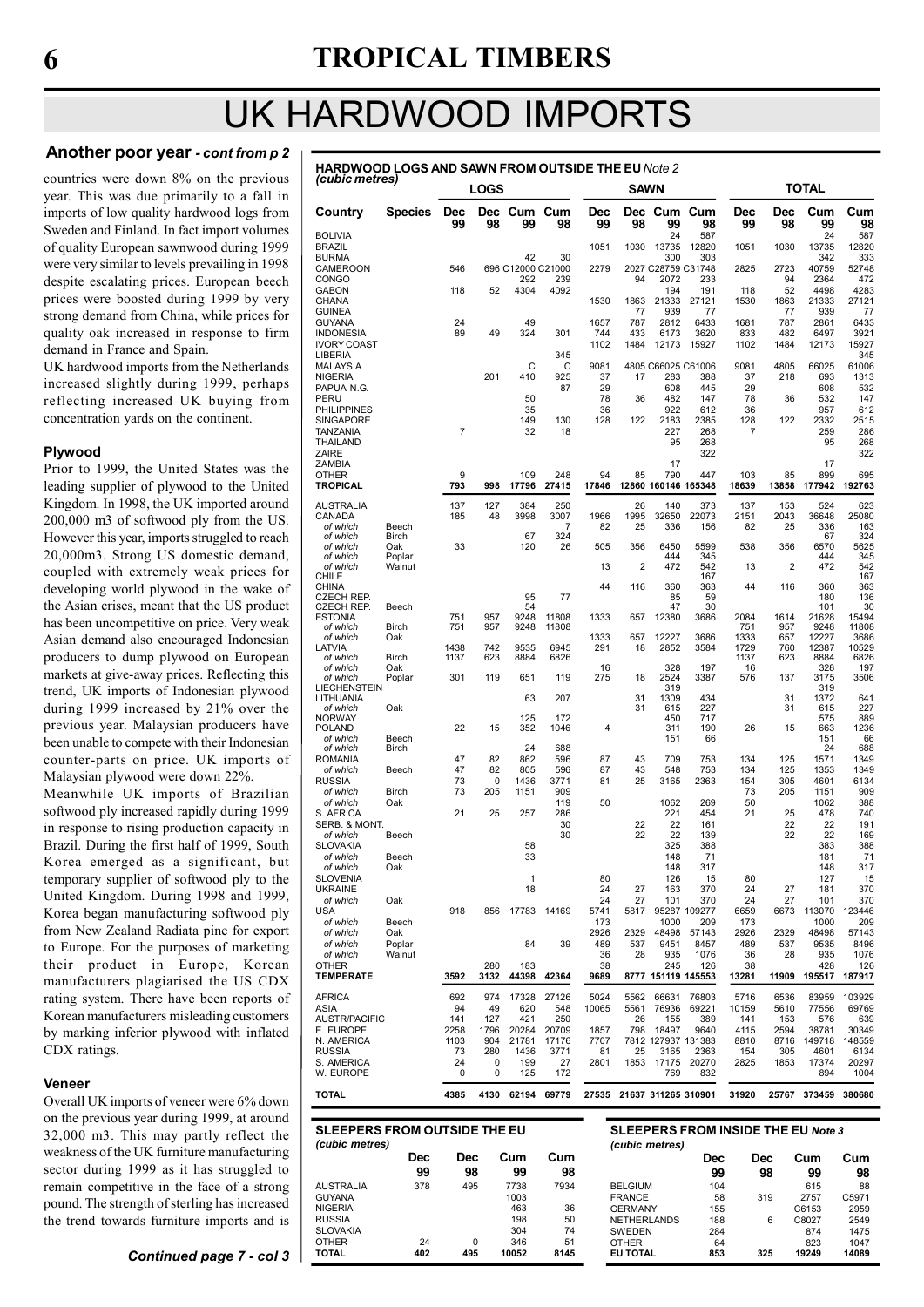# UK HARDWOOD IMPORTS

#### HARDWOOD LOGS AND SAWN FROM INSIDE THE EU Note 3 (cubic metres)

| $($ capic ilicu co $)$ |                |                  | <b>LOGS</b>      |                   |                  |      | <b>SAWN</b>   |           |                   |                  |                  | <b>TOTAL</b> |           |  |
|------------------------|----------------|------------------|------------------|-------------------|------------------|------|---------------|-----------|-------------------|------------------|------------------|--------------|-----------|--|
| Country                | <b>Species</b> | <b>Dec</b><br>99 | <b>Dec</b><br>98 | 99                | Cum Cum<br>98    | 99   | Dec Dec<br>98 | Cum<br>99 | Cum<br>98         | <b>Dec</b><br>99 | <b>Dec</b><br>98 | Cum<br>99    | Cum<br>98 |  |
| <b>BELGIUM</b>         |                |                  |                  | C459              | C426             | 404  | 46            | C4520     | C5772             | 404              | 46               | 4979         | 6198      |  |
| of which               | Beech          |                  |                  | 186               |                  | 33   | 35            | C820      | C1053             | 33               | 35               | 1006         | 1053      |  |
| of which               | Oak            |                  |                  |                   | 230              | 37   | 11            | 269       | C48               | 37               | 11               | 269          | 278       |  |
| <b>DENMARK</b>         |                | 48               | 7                | C180              | 456              | 342  | 89            | C4965     | C3333             | 390              | 96               | 5145         | 3789      |  |
| of which               | Beech          | 48               | 7                | 175               | 342              | 342  | 85            | C4055     | C2919             | 390              | 92               | 4230         | 3261      |  |
| <b>FINLAND</b>         |                |                  |                  | C <sub>6</sub>    | 4566             | 647  | 394           | C7917     | C5602             | 647              | 394              | 7923         | 10168     |  |
| <b>FRANCE</b>          |                | 111              | 29               | 1676              | C1024            | 638  | 657           | C11400    | C12393            | 749              | 686              | 13076        | 13417     |  |
| of which               | Beech          |                  |                  | 32                | 266              | 35   | 113           | C2130     | C1388             | 35               | 113              | 2162         | 1654      |  |
| of which               | Oak            |                  |                  | 240               |                  | 403  | 475           | C6457     | C6953             | 403              | 475              | 6697         | 6953      |  |
| <b>GERMANY</b>         |                | 91               | 52               | C <sub>1951</sub> | C1774            | 2382 | 2253          | C44126    | C45183            | 2473             | 2305             | 46077        | 46957     |  |
| of which               | Beech          |                  |                  | C <sub>51</sub>   | 170              | 1941 | 1496          | C35735    | C33717            | 1941             | 1496             | 35786        | 33887     |  |
| of which               | Oak            |                  |                  |                   | 17               | 146  | 233           | C2025     | C2317             | 146              | 233              | 2025         | 2334      |  |
| <b>IRELAND</b>         |                | 178              | 12               | C784              | C <sub>216</sub> | 137  | 116           | C2076     | C2822             | 315              | 128              | 2860         | 3038      |  |
| of which               | Oak            | 98               | $\overline{2}$   | C346              | 8                |      |               | C79       | 187               | 98               | $\overline{2}$   | 425          | 195       |  |
| <b>ITALY</b>           |                | 51               |                  | 97                | C <sub>155</sub> |      | 12            | 139       | C64               | 51               | 12               | 236          | 219       |  |
| <b>NETHERLANDS</b>     |                | 8                | 25               | 410               | 484              | 1003 | 989           | C18355    | C14721            | 1011             | 1014             | 18765        | 15205     |  |
| of which               | Oak            | 8                |                  | 8                 |                  | 47   | 53            | 706       | C591              | 55               | 53               | 714          | 591       |  |
| <b>SPAIN</b>           |                |                  |                  | 65                | 122              | 269  | 129           | 1780      | C <sub>2119</sub> | 269              | 129              | 1845         | 2241      |  |
| SWEDEN                 |                |                  | 273              | C2400             | 8012             | 798  | 1716          | C21093    | C25866            | 798              | 1989             | 23493        | 33878     |  |
| <b>OTHER</b>           |                |                  |                  | 25                |                  |      |               |           | 30                |                  |                  | 25           | 30        |  |
| <b>EU TOTAL</b>        |                | 487              | 398              | 8053              | 17235            | 6620 | 6401          | 116371    | 117905            | 7107             | 6799             | 124424       | 135140    |  |

#### BLOCKBOARD AND PLYWOOD FROM OUTSIDE THE EU (cubic metres)

|                               |                |           | <b>BLOCKBOARD</b> |             |                  |                  | <b>PLYWOOD</b>  |                 |
|-------------------------------|----------------|-----------|-------------------|-------------|------------------|------------------|-----------------|-----------------|
|                               | Dec<br>99      | Dec<br>98 | Cum<br>99         | Cum<br>98   | <b>Dec</b><br>99 | <b>Dec</b><br>98 | Cum<br>99       | Cum<br>98       |
| <b>BRAZIL</b><br><b>BURMA</b> | 84             | 146       | 1812              | 2414        | 17143            | 8684             | 239618<br>6576  | 136725          |
| <b>GHANA</b>                  |                |           |                   |             | 23               |                  | 1445            | 280             |
| <b>GUYANA</b>                 |                |           |                   |             | $\overline{2}$   | 46               | 10958           | 5757            |
| <b>HONG KONG</b>              |                |           |                   |             |                  |                  | 251             | 1839            |
| <b>INDIA</b>                  |                |           |                   |             |                  | 10               | 1286            | 259             |
| <b>INDONESIA</b>              | 143            | 506       | 11153             | 18908       | 11665            | 17861            | 242622          | 199268          |
| <b>IVORY COAST</b>            |                |           |                   |             | 109              | 16               | 479             | 16              |
| <b>MALAYSIA</b>               |                |           | 2542              | 687         | 5605             | 8223             | 122351          | 156640          |
| <b>SINGAPORE</b>              |                |           | 8                 | 2           | 195              |                  | 686             | 657             |
| <b>SOUTH KOREA</b>            |                |           |                   |             |                  | 396              | 60879           | 22280           |
| THAILAND                      |                |           |                   |             | 377              | 145              | 14200           | 1186            |
| <b>OTHER</b>                  |                |           | 107               |             |                  | 86               | 642             | 241             |
| <b>TROPICAL</b>               | 227            | 652       | 15622             | 22011       | 35119            | 35467            | 701993          | 525148          |
| <b>BELARUS</b>                |                |           |                   |             | 26               |                  | 2802            | 329             |
| CANADA                        |                |           | 25                |             | 785              | 2368             | 48700           | 54410           |
| CHILE                         |                |           |                   |             | 388              | 2546             | 15896           | 16013           |
| <b>CHINA</b>                  |                |           | 153               | 123         | 392              | 221              | 10140           | 5326            |
| <b>ESTONIA</b>                | $\overline{2}$ |           | 2                 |             | 30               | 185              | 6287            | 5226            |
| <b>ISRAEL</b>                 |                |           |                   |             | 42               | 156              | 1337            | 1605            |
| LATVIA                        |                | 39        |                   | 192         | 2754             | 1909             | 38917           | 31330           |
| LITHUANIA                     | 44             |           | 125               | 211         | 1123             | 643              | 11005           | 10920           |
| <b>MALTA</b>                  |                |           |                   |             |                  |                  | 1007            |                 |
| <b>MOROCCO</b>                |                |           |                   |             |                  | 306              | 478             | 1089            |
| <b>NORWAY</b>                 | 73             |           | 864               | 150         | 198              | 180              | 3350            | 3307            |
| <b>POLAND</b>                 | 8              |           | 81                | 180         | 44               | 125              | 2021            | 2059            |
| <b>RUSSIA</b>                 |                |           |                   |             | 6086             | 5488             | 83705           | 93453           |
| <b>SLOVENIA</b>               |                |           |                   |             | 79               | 24               | 551             | 607             |
| <b>USA</b>                    | 1              |           | 1                 | 353         | 95               | 96               | 22361           | 203410          |
| <b>OTHER</b>                  |                |           |                   | 157         | 8                |                  | 847             | 493             |
| <b>TEMPERATE</b>              | 128            | 39        | 1251              | 1366        | 12050            | 14247            | 249404          | 429577          |
| <b>AFRICA</b>                 |                |           | 107               |             | 132              | 408              | 2757            | 1471            |
| ASIA                          | 143            | 506       | 13856             | 19821       | 18276            | 27012            | 460888          | 389283          |
| <b>AUSTR/PACIFIC</b>          |                |           |                   |             |                  |                  | 37              |                 |
| E. EUROPE                     | 54             | 39        | 208               | 623         | 4056             | 2886             | 61670           | 50485           |
| N. AMERICA                    | 1              |           | 26                | 353         | 880              | 2464             | 71061           | 257820          |
| <b>RUSSIA</b><br>S. AMERICA   |                | 146       |                   |             | 6086<br>17533    | 5488<br>11276    | 83705<br>266472 | 93453<br>158503 |
| W. EUROPE                     | 84<br>73       | 0         | 1812<br>864       | 2414<br>166 | 206              | 180              | 4807            | 3710            |
| <b>TOTAL</b>                  | 355            | 691       | 16873             | 23377       | 47169            | 49714            | 951397          | 954725          |
|                               |                |           |                   |             |                  |                  |                 |                 |

#### BLOCKBOARD AND PLYWOOD FROM INSIDE THE EU Note 3

| (cubic metres)     |           |                  | <b>BLOCKBOARD</b> |                   |                  |                  | <b>PLYWOOD</b>    |                    |
|--------------------|-----------|------------------|-------------------|-------------------|------------------|------------------|-------------------|--------------------|
|                    | Dec<br>99 | <b>Dec</b><br>98 | Cum<br>99         | Cum<br>98         | <b>Dec</b><br>99 | <b>Dec</b><br>98 | Cum<br>99         | Cum<br>98          |
| <b>BELGIUM</b>     |           | 27               | 114               | 134               | 1078             | 868              | C14770            | C <sub>13376</sub> |
| <b>DENMARK</b>     | 63        |                  | 5889              | C334              | 54               | 53               | C <sub>567</sub>  | 934                |
| <b>FINLAND</b>     | 295       | 146              | C5536             | C4600             | 6140             | 7019             | C87284            | C80240             |
| <b>FRANCE</b>      |           | 35               | C <sub>102</sub>  | 72                | 703              | 811              | C18040            | 21545              |
| <b>GERMANY</b>     | 179       | 153              | 3977              | C <sub>1341</sub> | 409              | 1190             | C7013             | 7863               |
| <b>IRELAND</b>     |           |                  | C <sub>5</sub>    | 24                | 144              | 135              | C <sub>2250</sub> | 1971               |
| <b>ITALY</b>       | 95        |                  | 804               | 460               | 631              | 645              | C9385             | C9204              |
| <b>NETHERLANDS</b> | 5         |                  | C <sub>145</sub>  | C <sub>1349</sub> | 5                |                  | 443               | 1115               |
| <b>SPAIN</b>       |           |                  | 45                |                   | 604              | 112              | C6022             | C4754              |
| <b>SWEDEN</b>      |           | 11               |                   | 384               | 143              | 241              | C6560             | C6148              |
| <b>OTHER</b>       |           |                  |                   |                   |                  |                  | 102               | 29                 |
| <b>EU TOTAL</b>    | 637       | 372              | 16617             | 8698              | 9911             | 11074            | 152436            | 147179             |

#### NOTES

1. Statistics are based on official figures of HM Customs and Excise. We try to amend anomalies, but it is not always possible to identify them. The imports of tropical wood apparently coming from continental Europe may include goods transhipped through a continental port. Boules and forms of square edged stock may be included under 'logs'. Where species are shown as coming from a source where it is known they do not occur, then it is assumed that the wood is wrongly identified and it is classified under "others" for that country. Major inconsistencies between values, weights and volumes are reconciled by estimates based on previous performance.

2. Logs and sawn data for "other" species derived from Estonia (Total cum. 1999 volume 65,011 m3) and Latvia (total cum. 1999 volume 133,036 m3) are omited from this table as these volumes are assumed to contain large quantities of softwood.

3. HM Customs and Excise Data for trade within the EU is subject to delay. Because of new methods of statistical collection, returns may remain incomplete. Statistics are recorded as received and may be corrected subsequently and marked "C".

|                    | Dec<br>99 | Dec<br>98 | Cum<br>99 | Cum<br>98 |
|--------------------|-----------|-----------|-----------|-----------|
| <b>BRAZIL</b>      | 5         |           | 30        | 48        |
| <b>CAMEROON</b>    | 110       |           | 186       | 99        |
| CONGO              |           | 42        | 36        | 228       |
| DOM. REP           |           |           | 25        | 25        |
| EQ. GUINEA         | 11        |           | 11        |           |
| <b>GHANA</b>       | 532       | 230       | 5166      | 3093      |
| <b>INDIA</b>       |           | 7         | 4         | 7         |
| <b>INDONESIA</b>   |           |           | 32        | 256       |
| <b>IVORY COAST</b> |           | 15        | 60        | 230       |
| <b>MALAYSIA</b>    |           |           | 22        | 160       |
| SAUDI ARABIA       |           |           | 21        |           |
| <b>SINGAPORE</b>   |           | 72        | 35        | 138       |
| <b>THAILAND</b>    | 23        |           | 215       | 474       |
| ZAIRE              |           | 288       | 385       | 2025      |
| <b>TROPICAL</b>    | 681       | 654       | 6228      | 6783      |
| AUSTRALIA          |           |           |           | 2         |
| <b>BULGARIA</b>    |           |           | 31        |           |
| CANADA             | 79        | 45        | 1189      | 1014      |
| <b>CHINA</b>       | 25        |           | 161       | 31        |
| <b>CROATIA</b>     |           |           | 31        |           |
| <b>ESTONIA</b>     | 76        | 110       | 1348      | 261       |
| <b>HUNGARY</b>     |           |           | 124       | 65        |

VENEERS FROM OUTSIDE THE EU

(cubic metres)

#### LATVIA 67 774 1628 LITHUANIA 47<br>NORWAY 82 NORWAY 82 PUSSIA 34 392 543<br>S. AFRICA 251 121 2475 2007 S. AFRICA 251 121 2475 2007<br>SLOVENIA 251 121 2475 2007<br>12 343 328 SLOVENIA 12 343 328<br>SWITZERLAND 2 10 246 530 SWITZERLAND USA 396 793 8684 10784 TEMPERATE 863 1158 15927 17193 **TOTAL** VENEERS FROM INSIDE THE EU Note 3

#### (cubic metres) Dec Dec Cum Cum<br>99 98 99 98 99 98 99 98 BELGIUM 54 56 C2000 2015 DENMARK 3 42 C556 C722 FINLAND 32 19 757 339 FRANCE 52 4 C1187 C1521 GERMANY 221 222 C4148 C4145<br>GERMANY 221 222 C4148 C4145 ITALY 13 4 C457 249 NETHERLANDS 58 23 C324 C360 SPAIN 134 C316 C50 OTHER 1941<br>**OTHER 7 74 668<br>EUTOTAL 567 377 9819 10069** ELI TOTAL

#### Another poor year - cont from p 6

also impacting on exports. Comparing the first 7 months of 1999 with the same period in 1998, the overall volume of UK wooden furniture imports from non-EU countries grew by 50%. The volume of UK exports of all wooden furniture to non-EU countries slipped by nearly 21% during the same period.

Veneer imports were also affected by supply problems in tropical countries. Political problems in the Democratic Republic of Congo (formerly Zaire) led to a significant reduction in imports from there, which were partly compensated by increasing veneer imports from Ghana. Ghana is now the only significant supplier of tropical veneer to the UK. Ghana's veneer production increased during 1999 in response to weakness in the plywood sector which encouraged manufacturers to divert veneer onto international markets.

On the temperate side, Estonia emerged as a significant supplier of veneer to the UK during 1999, apparently displacing more expensive US and French production.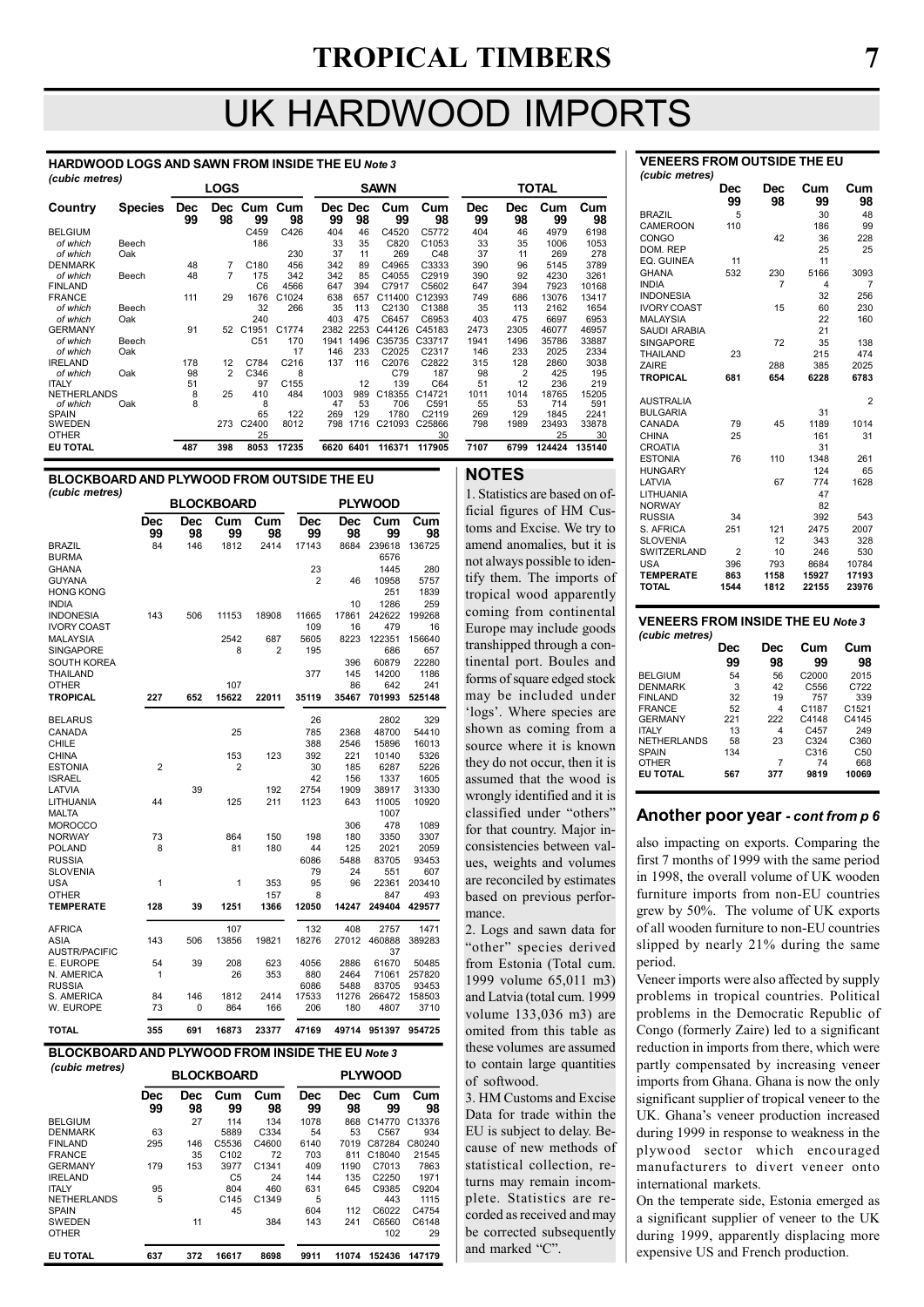# European Hardwoods Stable prices despite storms

Despite the severe storm damage of last winter, prices for high quality logs and sawn of beech and oak have held up well, bouyed by good demand. The major price impact has been felt on the market for lower grade beech saw logs.

As temperatures are rising, the window of opportunity for removal of beech on the forest floor before staining becomes a significant problem is now very near its end. Harvesting of wind felled beech logs in Germany was all but complete by end March. Most German beech logs are now being sold from the state of Baden-Wurtemburg. Quality sawing log prices are equivalent to last year, but the market for lower grades has dried up.

C&F prices for kiln dried, steamed and square edged German beech supplied to the UK currently stand at around 1750 DM/m3 for 1", and 1800 DM/m3 for 2"

Work to clear the back-log of beech logs has proceeded more slowly in France than in Germany. According to the European trade journal EUWID, only 30% of French storm-felled beech sawing logs were sold by end March. Transport and lack of irrigation yards for storage have been a major problem. In an effort to off-load excess beech logs, French exporters have been offering parcels at reduced prices in neighbouring countries, including the UK, and to China. Nevertheless high quality beech sawlog prices in France are running at levels only marginally lower than last year. Medium grade saw log prices have fallen by up to 40%. C&F prices for the top sawn grades of beech supplied from France to the UK are running at the same level as German prices.

China was over-stocked with beech earlier in the year. However, after a lull in buying in the immediate aftermath of the storms, China's importers have now returned to the market. Shipments of beech logs from France to Hong Kong/ China will continue later than usual (into May) this year, with much being sourced from the strom damaged areas of North Eastern France. This is partly due to problems that have emerged over recent weeks in obtaining container space to China.

Demand for European oak is healthy, benefitting in part from the weakness of the euro against the dollar which has rendered American production less competitive. Sawn wood prices remain firm. C&F UK prices for German sawn oak (waney-edged prime grade) stand at around 1505 DM/m3 for 1" and 1945 DM/m3 for 2" (note prices given are for waney edged as there is very little square edged available - French prices are similar). Much harvesting in the wake of the storm has focused on stain-susceptible beech, and harvests of oak have been much less affected. The long term impact of the December storms may well be greater. With regard to oak - the long lead time between the harvesting, conversion and drying of the species means that stormfelled logs will not translate into 1" kiln dried sawnwood for at least 12 months, and perhaps 2 years for thicker sizes. Furthermore, the devastation wrought to hardwood stands, particularly of beech across France and throughout the German Rhine valley, implies that future harvests may well be impaired.

# Plywood Indonesian shadow

Indonesia continues to cast a long shadow over the international hardwood plywood trade. Political uncertainty and a weak rupiah have meant that Indonesian shippers have been holding prices at very low levels since August last year. If anything, prices weakened again last month - with some observers reporting levels as low as INDO96 less 22/23. The rupiah weakened during April, and now stands at around 8000 against the US dollar, suggesting there is little likelihood of significant price gains in the near future.

The Indonesian supply situation remains as obscure as ever. The French journal Commerce International de Bois reports that Indonesian plywood manufacturers are operating again at "normal" levels after the holiday season and with the arrival of drier conditions. However agents report that problems are emerging over the quality of Indonesian plywood. This has led to speculation that the quality of Indonesian logs is deteriorating - unusual so early in the logging season. Deteriorating quality is also affecting certain suppliers from Sabah, where there are undoubtedly log supply problems. An increasing number of mills in Sabah are relying on Indonesian log imports. Perhaps the omens are not good for Indonesian log supply. Certainly, longer-term trends suggest that Indonesia is on the verge of a significant log supply problem (see Indonesia article back page).

The UK market for hardwood ply is still overstocked after heavy arrivals during December and January. There is limited buying only of speciality grades. Importers are aware that agents have a lot of stock on the ground and are holding off purchasing for the time being.

Continuing problems in the large Japanese and Korean markets also argue against significant price gains in the near future. The Japanese plywood market started the year heavily overstocked. Signs of improving conditions during late February and early March allowed manufacturers to push through price increases. However the rising trend proved short-lived and demand has fallen away again.

With Indonesian prices so weak, shippers in both Malaysia and Brazil are uncompetitive and remain out of the picture. Brazilian production is currently impaired by heavy rains in northern tropical regions.

The continuing weakness of international plywood prices is encouraging the Malaysians to pursue their proposal for the establishment of a world futures market in plywood. The proposal is to introduce a trade in "futures contracts" - an agreement to buy or sell a specified amount of plywood at an agreed price on or before a given date in the future - to operate in parallel with the physical or cash market. The futures market is intended to reduce risks inherent to the plywood trade by protecting buyers and sellers against future price changes and by establishing a visible and transparent price formation process. The Malaysians also believe such a system could increase market liquidity through involvement of non-trade speculators. However traders contacted by Tropical Timbers remain sceptical of the potential for such an exchange. Past experience is not encouraging - particularly the failure of an exchange established in the United States ten years ago for the softwood ply industry. The exchange failed because the softwood ply industry, which is significantly larger than the tropical industry, was too small to be of interest to investors. Furthermore a futures exchange for the tropical industry would only function with the full support of Indonesian producers, which may not be forthcoming. Nevertheless the idea has gained the support of senior figures in the Malaysian trade and of some Indonesian shippers. The Malaysians will be raising the issue at the next ITTO meeting in June.

# African forests A long term view

According to The Economist, a new report implies that deforestation in West African countries over recent times may have been considerably less than supposed. Furthermore, deforestation does not necessarily follow on from population growth - the relationship between people and trees is rather more complex.

The Economist reviews an article in the recent issue of Population and Development Review by two British academics, Melissa Leach and James Fairhead. Their research suggests that the forest area of Cote d'Ivoire in 1900 probably amounted to no more than 8 million hectares. The usual estimate - based on work 20 years ago - is about 14.5 million hectares. While the loss of forest during this century has been rapid and accelerating, the rate of loss is only about 40% of that commonly supposed.

The two academics also suggest that much of the forest of West Africa is not as ancient as is generally supposed. They argue that large tracts of "undisturbed" forests are actually regrowth on areas that had been intensively cultivated before the slave trade reduced population levels. For example some of the largest forest reserves in Guinea and Sierra Leone were mainly savannah or farmland a century ago.

Furthermore, over a longer time frame, they believe that the increasing humidity of Africa's climate over the last 700 years has meant that areas once too dry for trees are now supporting forests. The presence of people may also have contributed to increasing tree cover. Their fieldwork in Ghana and Guinea found that farmers often suppress brush fires that would otherwise destroy vegetation, they enrich the soil, and deliberately preserve or plant trees for fruit, medecine, shelter or timber.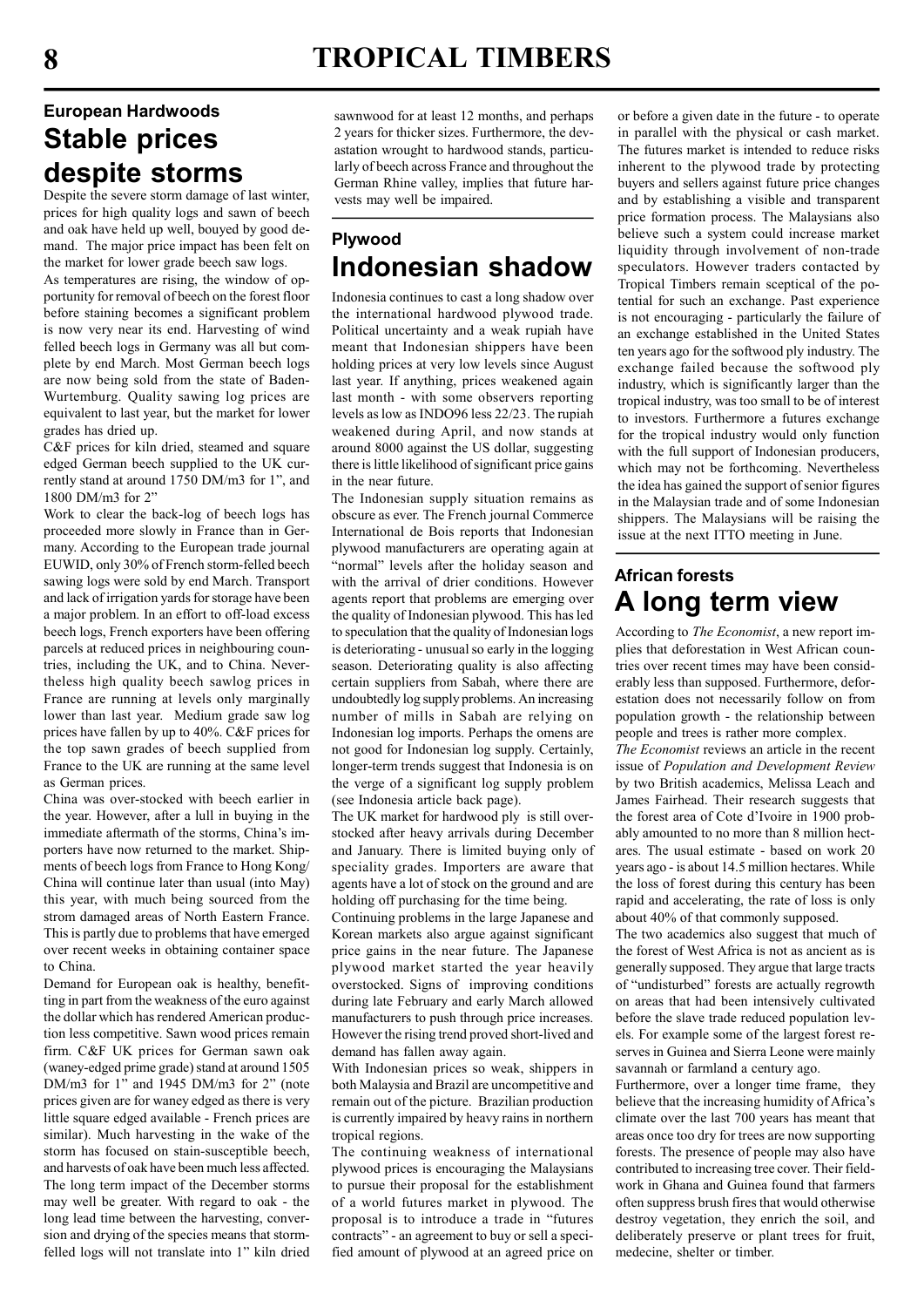# Ghana notes

#### Log production down 4%

Ghanaian log production in 1999 amounted 1,102,203 m3 (including 1% illegally produced logs), 4% down on the previous year. However production was 10% in excess of the annual allowable cut established at 1 million m3. 57% of harvested log volume derived from Forest Reserves, while 43% came from "off reserve" areas (cocoa and other farmland).

Much of the harvest comprised Lesser used species (LUS). Wawa accounted for 31% of the volume harvested, Ceiba for 19%, Ofram for 5% and Chenchen for 5%. The remaining 60% was distributed amongst a further 61 species. Ghana is at last making some headway in marketing LUS internationally. According to ITTO's Market News Service, LUS exports in the first three months of 2000 were substantially higher than those for the whole of 1999. They comment that "the target of 25,000 m3 of exports of LUS now seems a real possibility".

Ghana's policy of promoting greater value added exports also seems to be paying off. Total wood product exports during 1999 reached 433,125m3, 4.2% up on the previous year. US\$ export value was 1.7% up on the 1998 figure. Export growth was recorded for curls and peeled veneers, plywood and processed lumber (mouldings, profile boards) and poles. The major export markets in 1999 were Germany, Italy, UK, France, Saudi Arabia, USA, and Ireland.

#### Certification moves forward

Ghana tested its draft forest certification standards in four forest reserves during March. Two of the teams carrying out the tests were led by international experts in forest certification, and two teams by local experts. All four teams had technical support from the UK's National Resources Institute. The field tests aimed to assess the practical field application of Ghana's forest certification standard - "The Quality Management of the Forests of Ghana: Forest Standards, Principles and Specifications" - first published in March 1999. The tests form part of the Ghana Forest Management Certification Systems Project run jointly by the EU and Dutch Government. The project aims to assist Ghana to establish an independent system of forest certification. The tests involved an evaluation of 8 Principles, 37 criteria and 127 indicators of good forest management in Ghana. Preliminary findings identified a number of changes required to ensure the checklist and standards are easier to use and understand. As a follow up, a national stakeholder workshop took place between 27 -28th April 2000. On finalisation of the checklist and standards, the next phase of the project will be to develop an institutional framework and procedures for certification in Ghana.

### France Imports constrained by restricted supply

There was a significant reduction in French imports of hardwood logs and sawn during 1999. Reasons include difficult supply conditions in the major tropical hardwood producing regions; rising prices for American hardwoods; the weakness of the euro throughout 1999; and the relatively slow pick up in French hardwood demand despite progressively improving economic conditions.

French tropical hardwood log and sawn imports both fell by 6% compared with the previous year. Much of the fall had to do with poor supply conditions in tropical, particularly African countries. France's tropical wood market has for many years been dominated by okoume logs from Gabon supplied to France's large domestic plywood industry. In 1999 okoume log imports were down 18% on the previous year due mainly to production constraints. These stemming from a dispute between Gabon logging interests and SNBG, the parastatal agency with a monopoly over okoume exports from the country. Gabon also introduced higher export taxes in a move designed to encourage value added processing in the country. Log imports from Cameroon were down 17% in response to the Cameroon log export ban imposed from 1 July 1999. The ban contributed to a subsequent increase in French imports of Cameroon sawn wood. Civil strive and transport problems led to a significant reduction in French log imports from Congo (Brazzaville). Sawnwood imports from Ghana and the Ivory Coast both fell in response to forest resource constraints. To make up some of the short fall in the supply of African logs, French importers have sought out new suppliers in Liberia and Equatorial Guinea.

Brazil continues to be the major supplier of tropical sawnwood to France. Although devaluation of the real in January 1999 tended to improve the competitive position of Brazilian shippers, the difficult economic climate restricted production. French imports from Brazil in 1999 were equivalent to 1998 levels. By contrast sawnwood imports from Malaysia were well down (-32%) on the previous year. This may be in response to rising prices for Malaysian sawntimber from February 1999 onwards.

French imports of North American hardwoods during 1999 were 13% down on the previous year. Demand was depressed by the weakness of the euro against the dollar and by the rising prices for US hardwoods throughout 1999 in response to firm US domestic demand. The French timber industry also focused heavily on the promotion of French oak during 1999, and this may have helped to revive interest in the domestic product at the expense of imports.

| French Hardwood Import Volume (000 m3)                                      |                                        |                                |                              |                               |                                |                                 |  |  |  |
|-----------------------------------------------------------------------------|----------------------------------------|--------------------------------|------------------------------|-------------------------------|--------------------------------|---------------------------------|--|--|--|
|                                                                             | Source: Commerce International du Bois |                                |                              |                               |                                |                                 |  |  |  |
|                                                                             | Logs                                   |                                | Sawn                         |                               | <b>Total</b>                   |                                 |  |  |  |
|                                                                             | 1999                                   | 1998                           | 1999                         | 1998                          | 1999                           | 1998                            |  |  |  |
| <b>South America</b><br>Brazil                                              |                                        |                                | 223.8<br>219.1               | 228.9<br>225.3                | 223.8<br>219.1                 | 228.9<br>225.3                  |  |  |  |
| <b>Africa</b><br>Cameroon<br>Central African Republic<br>Congo (Rep - Braz) | 849.5<br>172.1<br>7.2<br>29.0          | 908.3<br>208.9<br>11.3<br>66.7 | 156.4<br>53.3<br>19.2        | 158.5<br>39.1<br>20.0         | 1005.8<br>225.4<br>7.2<br>48.3 | 1066.7<br>248.0<br>11.3<br>86.7 |  |  |  |
| <b>Equitorial Guinea</b><br>Gabon<br>Ghana                                  | 58.1<br>473.2                          | 27.9<br>487.8                  | 33.2                         | 40.2                          | 58.1<br>473.2<br>33.2          | 27.9<br>487.8<br>40.2           |  |  |  |
| <b>Ivory Coast</b><br>Liberia<br>Madagascar                                 | 74.2                                   | 61.4                           | 37.4<br>5.4                  | 41.7<br>11.5                  | 37.4<br>74.2<br>5.4            | 41.7<br>61.4<br>11.5            |  |  |  |
| Asia<br>Indonesia<br>Malaysia                                               | 1.6                                    | 1.9                            | 51.8<br>7.8<br>42.5          | 75.8<br>2.3<br>62.6           | 53.4<br>7.8<br>42.5            | 77.7<br>2.3<br>62.6             |  |  |  |
| Europe (tropical)                                                           | 10.5                                   | 10.7                           | 33.0                         | 30.1                          | 43.5                           | 40.8                            |  |  |  |
| Other tropical<br><b>Total Tropical</b>                                     | 1.4<br>862.9                           | 0.2<br>921.0                   | 0.9<br>465.9                 | 0.4<br>493.7                  | 2.3<br>1328.8                  | 0.5<br>1414.6                   |  |  |  |
| <b>Europe</b><br>Belgium/Lux<br>Bosnia<br>Germany                           | 530.1<br>160.8<br>147.7                | 605.6<br>151.6<br>171.5        | 175.2<br>35.4<br>7.0<br>35.4 | 174.6<br>29.2<br>47.7<br>33.4 | 705.3<br>196.2<br>7.0<br>183.2 | 780.2<br>180.8<br>47.7<br>204.9 |  |  |  |
| Poland<br>Slovakia<br>Spain                                                 | 176.5                                  | 223.5                          | 15.9<br>10.4<br>13.3         | 10.6<br>12.3<br>4.4           | 15.9<br>10.4<br>189.8          | 10.6<br>12.3<br>227.9           |  |  |  |
| <b>North America</b><br>Canada<br><b>USA</b>                                | 38.8<br>4.6<br>34.2                    | 49.5<br>14.2<br>35.4           | 111.0<br>28.0<br>83.0        | 127.4<br>36.9<br>90.5         | 149.8<br>32.6<br>117.2         | 176.9<br>51.1<br>125.8          |  |  |  |
| Other temperate<br><b>Total Temperate</b>                                   | 1.1<br>569.9                           | 2.9<br>658.1                   | 0.3<br>286.6                 | 1.7<br>303.7                  | 1.4<br>856.5                   | 4.7<br>961.8                    |  |  |  |
| <b>TOTAL</b>                                                                | 1432.8                                 | 1579.0                         | 752.5                        | 797.3                         | 2185.3                         | 2376.4                          |  |  |  |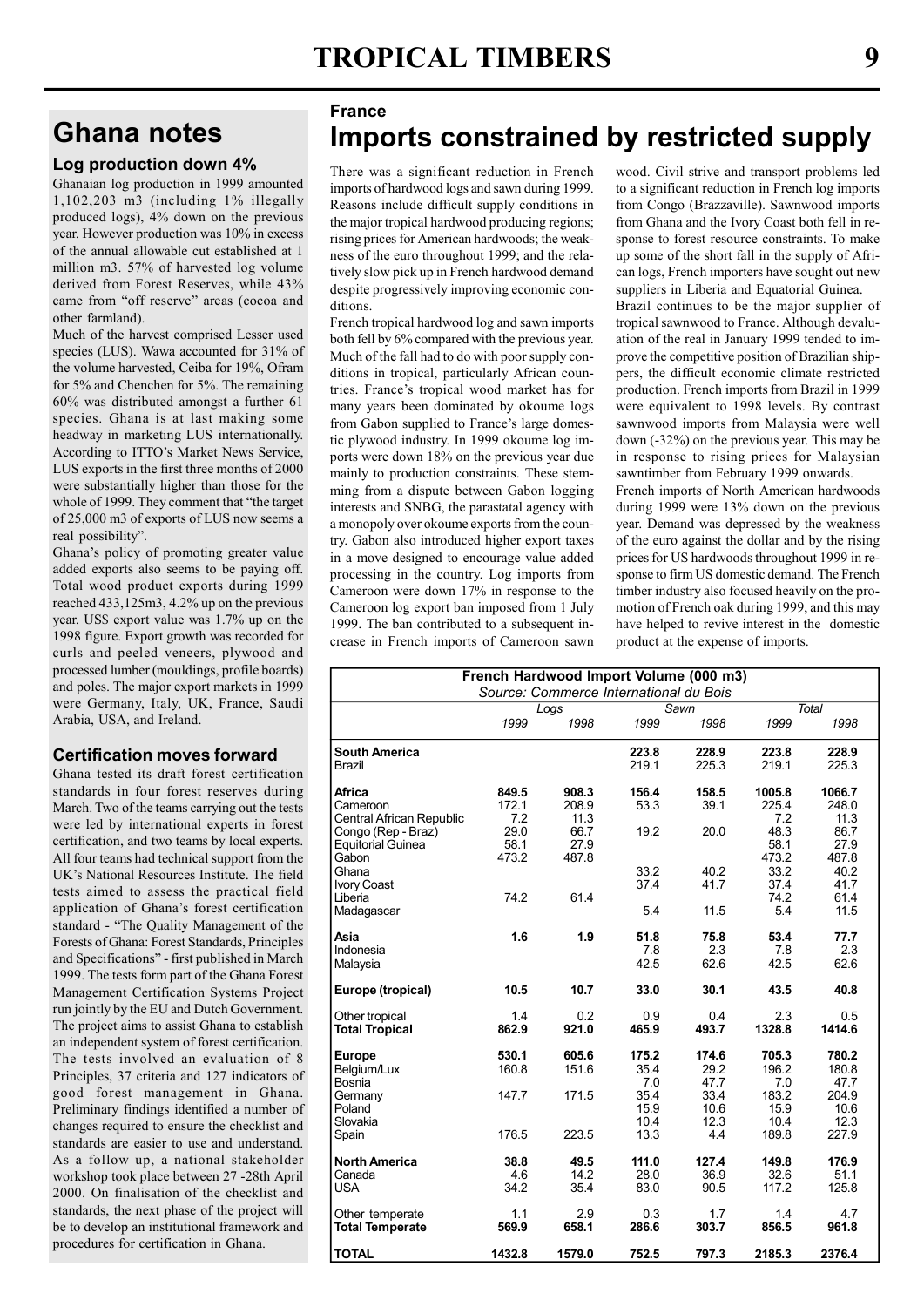# Western red alder Loss of market share explained

Export markets for US Western red alder increased rapidly between 1995 and 1998, but have since fallen away. A new study suggests loss of market share is primarily due to the failure of hardwood exporters in the Pacific Northwest (PNW) to focus on customers' needs. Hardwood lumber production in the PNW increased over 200% between 1983 and 1997. Even though western red alder constitutes less than 3% of total US hardwood lumber production, it ranks fourth in total volume and third in total export revenue among all hardwood species exported from the US. From 1994 to 1997, the value of red alder lumber exports increased 73% from \$93 million to \$161 million. The contribution of western red alder to total US hardwood lumber exports increased substantially between 1995 and 1998 to represent 10.3% of total US hardwood lumber exports, up from 6.8% in 1995. This performance is particularly impressive given that commercial hardwood species in the PNW have traditionally been considered a low value by-product of softwood timber stands. Less than 1% of timberlands in the PNW are managed for hardwood production.

However, in 1998 western red alder exports declined substantially with the most significant losses in Germany, Italy, Taiwan and Japan. In response to this trend, the US research organisation, CINTRAFOR, has published a survey of the international competitiveness of the PNW hardwood industry. The survey includes an analysis both of US exporters' views on competitiveness, and of European manufacturers' attitudes to western red alder. PNW hardwood managers regard a firm's reputation and production efficiency as the most important factors affecting competitiveness on international hardwood markets. They also emphasised the particular importance of communicating regularly with customers, maintaining high quality control standards, and delivering products on time. By contrast managers felt that innovation, the development of new products, promotional and marketing activities, and conducting market research, were less important to competitiveness.

CINTRAFOR's interviews with European furniture and panel manufacturers found that the light reddish hue and subdued grain appearance of red alder made it extremely popular in the European furniture industry where natural looking furniture has been fashionable. However since 1998, use of the species has declined for a number of interrelated reasons. Exchange rate fluctuations have been important. European respondents stated that it is difficult for furniture manufacturers, who issue annual furniture prices, to maintain a stable profit margin throughout the year when exchange rates and product prices are unstable. It is now more attractive for these manufacturers to source wood within the euro-zone.

German and Italian panel and furniture manufacturers also reported that red alder supplies and delivery times can be inconsistent. Buyers are frustrated by the fact that they are at the mercy of the US market. US shippers tend to reduce supplies to export markets when US demand is high.

CINTRAFOR conclude that the recent shift in demand away from western red alder in Europe has more to do with factors inherent to the PNW industry itself than to other "external" factors. Even problems associated with fluctuating exchange rates and prices can be reduced by the actions of exporters. Red alder exporters can gain competitive advantage by offering threemonth price contracts with manufacturers, since longer-term contracts minimize manufacturer exposure to fluctuating exchange rates and lumber prices. It is recognised, however, that the ability to set longer-term price guarantees is restricted to large companies.

Nor can exporters simply dismiss declining European export markets for red alder as the result of "changing consumer taste". CINTRAFOR note that consumer preference is itself heavily dependent on supply factors. When alder was plentiful and the price was low, manufacturers produced and promoted large quantities of alder products. However European manufacturers started to look for substitutes as alder prices have risen and supply has become inconsistent. They therefore cut back on their promotion of alder furniture and increased promotion of substitutes - which only then fed back into changing consumer taste.

# Peninsular Malaysia Asian recovery boosts exports

Peninsular Malaysia's sawnwood exports increased by 18% during 1999 over the previous year, boosted by a recovery in Asian demand. Sales of sawnwood made significant gains in Singapore (up 33%), Thailand (up 73%) and Japan (up 17%). Overall sawnwood exports during 1999 were well in excess of those in 1997 prior to the onset of the Asian crises (893,000 m3).

Sawnwood sales to the European market were more mixed, partly reflecting the weakness of the euro throughout much of 1999 which meant dollar-denominated Malaysian species were relatively uncompetitive against African woods. Nevertheless, improving economic conditions in both Germany and Italy contributed to increasing sawnwood sales there (up 50% and 7% respectively). The Netherlands maintained its leading position as the largest buyer of Peninsular Malaysian sawnwood. The Netherlands tends to prefer sawnwood from Peninsular Malaysia due to the ready availability of kiln dried material sawn to precise size specifications.

Exports of plywood from Peninsular Malaysia were marginally up (by 6%) on the previous year, despite the chaos in international plywood markets created by Indonesian suppliers low price strategy. Peninsular Malaysia appears to have had some success in diversifying markets for their plywood - with significant growth for example in sales to Australia and Belgium (up 227% and 163% respectively from a very small base).

Mouldings exports recovered to pre-crises levels during 1999, standing at 239,900 m3 compared to 189,700 in 1998 and 215,000 in 1997. Peninsular Malaysia's exports of mouldings to a wide range of markets increased during 1999, a tribute to the state's policies of promoting both value added production and market diversification. Particularly notable was an increase in mouldings exports to Hong Kong (up 66%), compensating for a major reduction in sawnwood exports to that market.

| Peninsular Malaysia Exports       |               |               |            |  |  |  |
|-----------------------------------|---------------|---------------|------------|--|--|--|
| Volume (000s m3) - Source Maskayu |               |               |            |  |  |  |
|                                   | 1998          | 1999 98/99    |            |  |  |  |
|                                   |               |               | % Chg      |  |  |  |
| <b>Sawntimber by species</b>      |               |               |            |  |  |  |
| Heavy Hardwood                    | 33.2          | 40.9          | 23         |  |  |  |
| o.w. Merbau                       | 25.0          | 23.6          | -6         |  |  |  |
| Medium Hardwood                   | 190.0         | 240.0         | 26         |  |  |  |
| o.w. Keruing                      | 64.8          | 77.2          | 19         |  |  |  |
| Redwood                           | 38.9<br>24.8  | 44.0<br>37.3  | 13<br>51   |  |  |  |
| Kempas<br>Kapur                   | 14.6          | 26.0          | 78         |  |  |  |
| Tualang                           | 18.5          | 14.6          | -21        |  |  |  |
| Light Hardwood                    | 599.3         | 684.8         | 14         |  |  |  |
| o.w. Meranti, Dark Red            | 158.3         | 180.4         | 14         |  |  |  |
| Meranti, Red                      | 66.6          | 82.9          | 24         |  |  |  |
| Mersawa                           | 13.8          | 19.1          | 38         |  |  |  |
| Ramin                             | 11.0          | 24.4          | 122        |  |  |  |
| Softwood                          | 0.3           | 0.2           | -27        |  |  |  |
| Foreign                           | 5.9           | 7.9           | 33         |  |  |  |
| Total                             | 828.8         | 973.8         | 18         |  |  |  |
| Sawntimber by destination         |               |               |            |  |  |  |
| Netherlands                       | 175.2         | 177.5         | 1          |  |  |  |
| Singapore                         | 129.2         | 171.5         | 33         |  |  |  |
| Thailand                          | 126.4         | 218.4         | 73         |  |  |  |
| Belgium                           | 66.6          | 52.2          | -22        |  |  |  |
| UAE                               | 60.4          | 56.4          | -7         |  |  |  |
| Japan                             | 39.9          | 46.6          | 17         |  |  |  |
| Hong Kong<br>United Kingdom       | 32.1<br>30.2  | 10.3<br>28.3  | -68<br>-6  |  |  |  |
| Germany                           | 27.5          | 41.2          | 50         |  |  |  |
| Yemen                             | 23.5          | 26.2          | 11         |  |  |  |
| Italy                             | 22.9          | 24.4          | 7          |  |  |  |
| Saudi Arabia                      | 10.3          | 16.4          | 59         |  |  |  |
| China                             | 7.1           | 14.1          | 98         |  |  |  |
| Others                            | 77.3          | 90.3          | 17         |  |  |  |
| World                             | 828.8         | 973.8         | 18         |  |  |  |
| Plywood by destination            |               |               |            |  |  |  |
| Singapore                         | 87.7          | 95.6          | 9          |  |  |  |
| Japan                             | 49.5          | 46.3          | -6         |  |  |  |
| United Kingdom                    | 51.4          | 41.0          | -20        |  |  |  |
| Hong Kong                         | 12.1          | 8.7           | -28        |  |  |  |
| Australia                         | 2.6           | 8.6           | 227        |  |  |  |
| China                             | 13.4          | 8.1           | -40        |  |  |  |
| Other                             | 45.3<br>261.9 | 68.4<br>276.8 | 51         |  |  |  |
| Total                             |               |               | 6          |  |  |  |
| <b>Mouldings by destination</b>   |               |               |            |  |  |  |
| Hong Kong                         | 34.2          | 56.7          | 66         |  |  |  |
| Japan                             | 31.5          | 40.7          | 29         |  |  |  |
| Australia                         | 28.3          | 29.7          | 5          |  |  |  |
| Taiwan                            | 20.8          | 24.4          | 17         |  |  |  |
| USA                               | 19.2          | 18.8          | -2<br>$-4$ |  |  |  |
| UK<br>Others                      | 6.3<br>49.4   | 6.0<br>63.6   | 29         |  |  |  |
| Total                             | 189.7         | 239.9         | 27         |  |  |  |
|                                   |               |               |            |  |  |  |
| <b>Veneer by destination</b>      |               |               |            |  |  |  |
| Taiwan                            | 0.2           | 0.7           | 195        |  |  |  |
| Singapore                         | 0.4           | 0.4           | -4         |  |  |  |
| Australia                         | 0.2           | 0.2           | -16        |  |  |  |
| Others<br>Total                   | 9.9<br>10.7   | 9.1<br>10.4   | -8<br>-4   |  |  |  |
|                                   |               |               |            |  |  |  |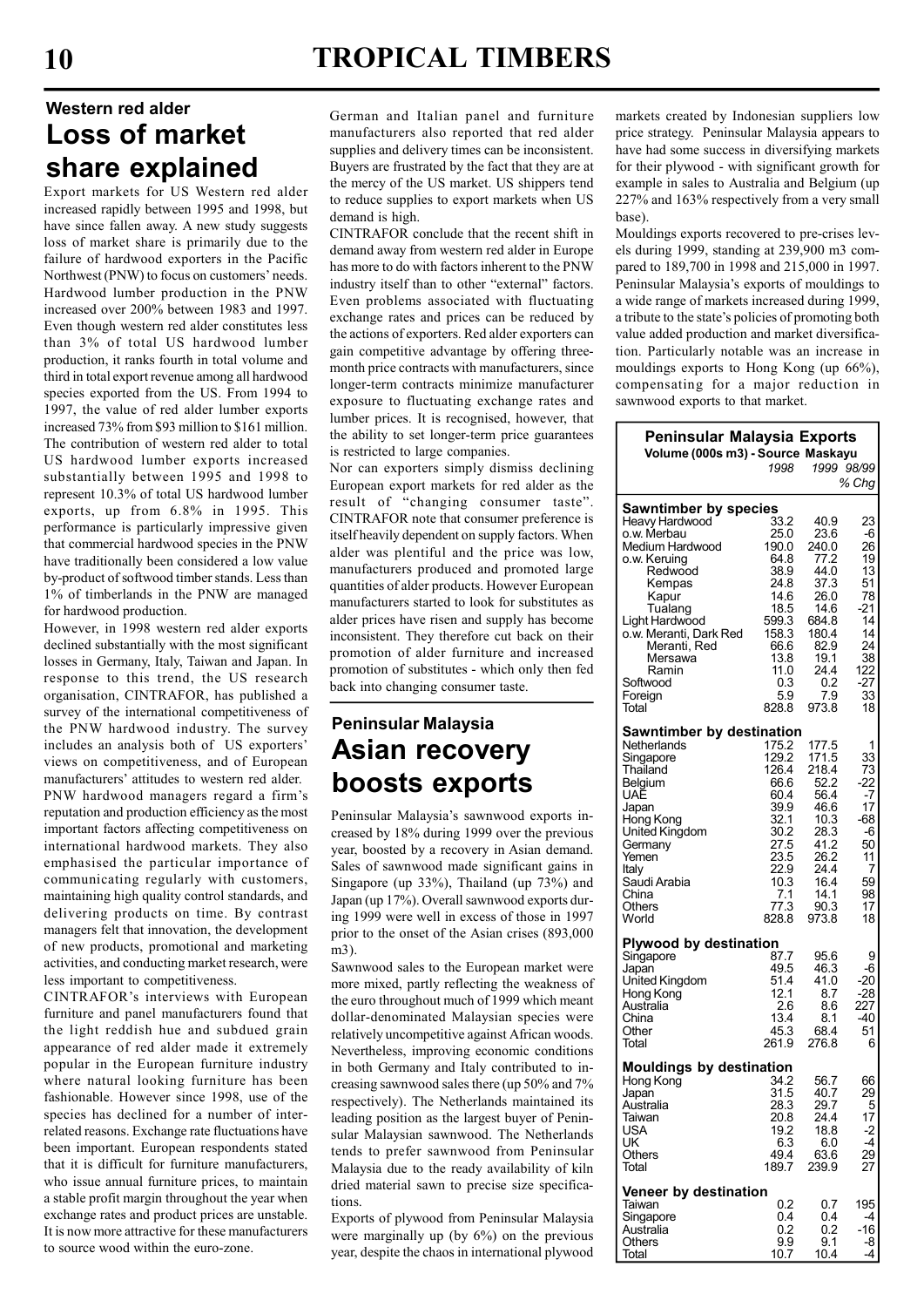# Brazilian forests Tackling deforestation

International opinion formers have at last woken up to the fact that the most threatened rainforest in Brazil is not located in the Amazon. At the end of April the Economist reported that while 86% of the vast Amazon rainforest is still intact, only about 7% of the Atlantic forest on the eastern seaboard of Brazil has survived. Over the last 500 years, the Atlantic forest has been relentlessly dismantled to make way for cash crops, notably sugar and coffee, and to provide space for the sprawling cities of Rio and Sao Paulo. Recent figures on Atlantic forest loss are not available, but between 1990 and 1995, 500,000 hectares were destroyed, leaving only 8.1 million hectares. As the Ecomomist points out, the forest is suffering the "death of a thousand cuts", as it is continuously parcelled up into smaller lots following the creation of new roads and settlements. The priority now is to preserve corridors linking the remnants, so that species populations have enough space to maintain viable populations.

Nevertheless, recent government data indicates there are reasons for concern over the Amazon. Satellite data reveals that in 1998-99 the area of forest in the Amazon declined by 1.69 million hectares, compared to 1.74 million hectares in 1997-98. The area of forest lost during that year was almost a third more than the year before. The Brazilian Government has taken comfort in the fact that the rate of loss had not increased again. There has been a strengthened police presence in the Amazon over the last 12 months designed to reduce illegal forest clearance. However most analysts believe the marginal reduction in deforestation owes more to Brazil's weak economy during 1999.

Some positive steps are being taken to tackle deforestation in both the Atlantic and Amazon regions. A new environmental law came into force in October which included heavy fines and up to five years' imprisonment for illegal felling. Ibama has taken steps to enforce the regulations. A logging company based in Para was recently fined the equivalent of US\$6.7 million pending an appeal. Furthemore under Brazil's forest code, established in 1996, landowners are required to maintain 80% of Amazon rainforest holdings. Efforts by the farming lobby to encourage the Brazilian Congress to overturn this requirement ran into the sand during April. The environmental lobby continues to push an approach to deforestation based on environmental certification of wood products. This month saw the launch of a Brazilian Buyers' Group pledged to support the trade in FSC certified timber. The group includes about 40 companies from the furniture, packaging, printing, flooring and other industries.

According to the Brazilian government, the major causes of deforestation during the 1990s have been an increase in consumption of basic foodstuffs; the associated expansion of agriculture; the invasion of forest areas by landless people; and an increase in hardwood consumption in Brazil for housing and construction. 90% of the timber extracted from the Amazon goes to domestic markets, so forest certification linked to the new Brazilian Buyers group has the potential to exert influence over one contributory factor in Amazonian deforestation. But much more sophisticated land use policies are required to tackle the principal causes of forest loss in Brazil.

# Italy Furniture industry turnover up 3%

CSIL, the Italian-based furniture industry research organisation, reports a 3% increase in the turnover of the Italian furniture industry during 1999 to L34,400 billion at production prices. Italy is the world's largest furniture exporter and third largest furniture producer (after the US and Germany), accounting for 10% of total world production..

Italian furniture exports reached L 14,991 billion in 1999, 1.6% higher than 1999, and accounted for around 20% of total world furniture exports. Italy's exports were boosted in 1999 by increasing demand from the United States. However, the crisis in the Far East and Russia undermined exports to other regions.

Exports to the US are expected to continue to grow during 2000, while demand is also expected to improve in Germany, Poland and other Eastern European countries, and in some Far Eastern markets. Furniture sales to the domestic market are also expected to increase by 5% this year.

Italy's furniture sector is made up of around 35,000 manufacturing companies, of which 90% employ fewer than 10 workers. The success of the industry is partly explained by an organisational structure in which small, medium and large plants are linked at district level and effectively work as a single unit. Competition and innovation are enhanced through local networks which link large numbers of specialised production units, professional designers and manufacturers, components suppliers, and other supporting industries. The major furniture producing regions include in northern Italy the classic furniture district of Verona-Padua, the worldrenowned Udine chair manufacturing district, the Brianza district and the Treviso-Pordenone district; the Pesaro district in central Italy; and the Bari Matera district in the south where many of the leading upholstered furniture manufacturers are located.

Italy's domestic furniture market is worth more than 11 billion euro, much of the demand focused in the industrial north. There are around 22000 furniture outlets, mainly comprising independent stores, but larger scale retailer chains are becoming increasingly important.

# Congo (Brazzaville) Shift to value added

The Government of Congo (Brazzaville) has given preliminary approval to a law stipulating that 60% of national log production must be processed prior to export. The measure has yet to be formally adopted by the nation's parliament. In line with the announcement, the Rougier Group, through its Congolese subsidiary Mokabi, signed on 4 March a 30 year contract with the Congolese government for the development of industrial processing capacity in the country. Mokabi will invest CFA Fr 5.5 billion and create 214 jobs. In return the company is authorised to harvest wood from a 370,500 has area in the Likoula region of northern Congo. Meanwhile according to Reuters, the German Congolese company Socobois, one of the largest in the sector, will restart activity in the near future. Socobois was forced to suspend activity in January 1999 at Dolisie in the southern part of the country during the recent civil war.

## India "Engine of growth"

Reports are emerging of significant growth in the Indian wood market. New Zealand based Pine Magazine reports that last year India imported about 450,000 m3 of pine logs - mostly from New Zealand, but also from South Africa, Chile and Australia. In just 3 years, the subcontinent has become NZ's number 3 log market, with sales rising from zero to NZ\$27 million (FOB). NZ industry representatives are predicting that Indian imports of NZ pine will rise to 1 million m3 in 2001.

The Indian market is highly price sensitive. As a result pine logs are exported without debarking or antisapstain treatment. Furthermore, most pine lumber produced in India is used without seasoning or treatment.

Almost all radiata exported to India from NZ and Australia enters through the rapidly developing northern port of Kandla. An estimated 400 sawmills cutting pine have sprouted up within a 20 km radius of the port. The mills are small scale, each typically cutting 10 to 50m3 of logs a day. However use of painstaking manual sawing methods means very high recovery rates averaging 90%. About 70% of the pine logs are converted to 3 m long "sleepers" . Another 20% are sawn for smaller size lumber. Sleepers are the traditional system of selling timber in India. From Kandla, they are trucked more than 1000 km to the Delhi region and parts of Rajasthan, Punjab and Uttah Pradesh.

India's demand for industrial timber was estimated to be 40 million m3 in the 1990s, but if per capita consumption increases by just 0.01 m3, it would mean an annual increase of 10 million m3. As one indication of the potential of Indian wood markets, EUMABOIS - the powerful 11-nation association representing more than 700 European wood machinery manufacturers has declared its intention to focus marketing on India and China as the new "engines of growth".